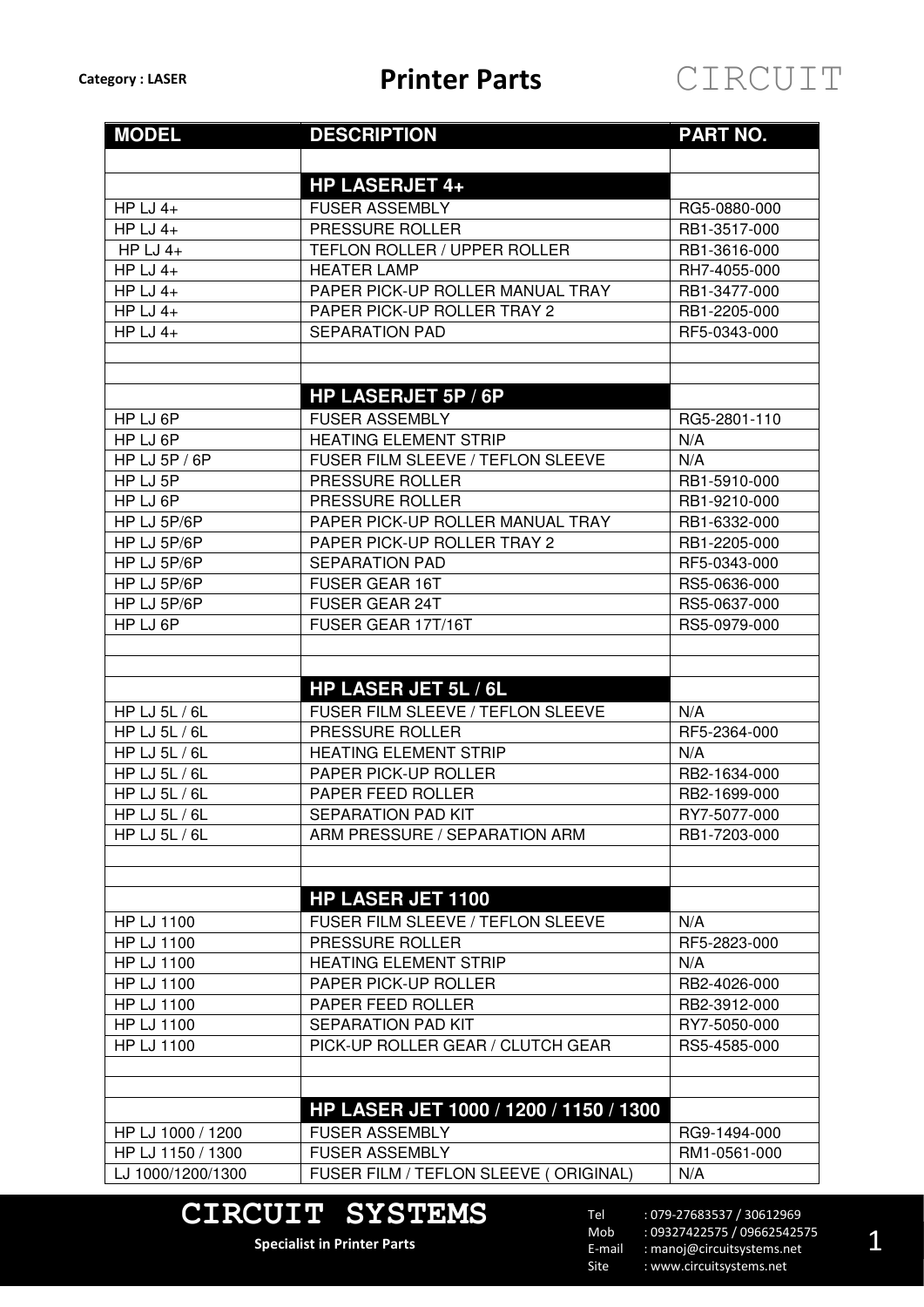| <b>MODEL</b>           | <b>DESCRIPTION</b>                                | PART NO.     |
|------------------------|---------------------------------------------------|--------------|
| LJ 1000/1200/1300      | FUSER FILM / TEFLON SLEEVE (JAPAN)                | N/A          |
| LJ 1000/1200/1300      | FUSER FILM / TEFLON SLEEVE ( CHINA)               | N/A          |
| LJ 1000/1200/1300      | PRESSURE ROLLER (ORIGINAL QUALITY)                | RF0-1002-000 |
| LJ 1000/1200/1300      | PRESSURE ROLLER (ECO)                             | RF0-1002-000 |
| LJ 1000 / 1200         | <b>HEATING ELEMENT STRIP</b>                      | N/A          |
| LJ 1150 / 1300         | <b>HEATING ELEMENT STRIP</b>                      | N/A          |
| LJ 1000/1200/1300      | PAPER PICK-UP ROLLER                              | RL1-0303-000 |
| LJ 1000/1200/1300      | <b>SEPARATION PAD</b>                             | RA0-1014-000 |
| LJ 1000/1200/1300      | PICK-UP ROLLER ASSEMBLY                           | RG0-1007-000 |
| LJ 1000/1200/1300      | PICK-UP ROLLER GEAR / CLUTCH GEAR                 | RG0-1020-000 |
| LJ 1000/1200/1300      | <b>FEED ROLLER</b>                                | RA0-1198-000 |
| LJ 1000/1200/1300      | FUSER FACE DOWN ASSEMBLY                          | RA0-1114-000 |
| LJ 1000/1200/1300      | FUSER FACE UP ASSEMBLY                            | RF0-1003-000 |
| LJ 1000/1200/1300      | PRESSURE ROLLER GEAR 29T                          | RA0-1088-000 |
| LJ 1000/1200/1300      | <b>FUSER GEAR 17T</b>                             | RA0-1089-000 |
| LJ 1000/1200/1300      | <b>FUSER DRIVE GEAR 17T</b>                       | N/A          |
| LJ 1000/1200/1300      | DELIVERY SENSOR PCB ASSEMBLY                      | RG0-1082-000 |
| LJ 1000/1200/1300      | PRESSURE ROLLER BUSHING (LEFT)                    | RA0-1094-000 |
| LJ 1000/1200/1300      | PRESSURE ROLLER BUSHING (RIGHT)                   | RA0-1095-000 |
| LJ 1000/1200/1300      | <b>FUSER HANDLE LEFT</b>                          | RA0-1101-000 |
| LJ 1000/1200/1300      | <b>FUSER HANDLE RIGHT</b>                         | RA0-1100-000 |
| LJ 1000/1200/1300      | TRANSFER ROLLER WITH GEAR                         | RG9-1483-000 |
| LJ 1000/1200/1300      | <b>INTERFACE CABLE</b>                            | Q1342-60001  |
|                        |                                                   |              |
|                        | HP LASER JET 1010 / 1015 / 1018 / 1020            |              |
| LJ 1010 / 1015         | <b>FUSER ASSEMBLY</b>                             | RM1-0661-000 |
| LJ 1018 / 1020         | <b>FUSER ASSEMBLY</b>                             | RM1-2096-000 |
| LJ 1010 / 1015         | FORMATTER BOARD                                   | Q2465-60001  |
| LJ 1020                | <b>FORMATTER BOARD</b>                            | CB409-60001  |
| LJ 1010 / 1015         | LASER SCANNER ASSEMBLY                            | RM1-0624-000 |
| LJ 1020                | LASER SCANNER ASSEMBLY                            | RM1-2013-000 |
| LJ 1010/1012/1018/1020 | FUSER FILM / TEFLON SLEEVE (ORIGINAL)             |              |
|                        |                                                   | N/A          |
| LJ 1010/1012/1018/1020 | FUSER FILM / TEFLON SLEEVE (JAPAN)                | N/A          |
| LJ 1010/1012/1018/1020 | FUSER FILM / TEFLON SLEEVE ( CHINA)               | N/A          |
| LJ 1010/1012/1018/1020 | <b>HEATING ELEMENT STRIP</b>                      | N/A          |
| LJ 1010/1012/1018/1020 | PRESSURE ROLLER (ORIGINAL QUALITY)                | RM1-0660-000 |
| LJ 1010/1012/1018/1020 | PRESSURE ROLLER (ECO)                             | RM1-0660-000 |
| LJ 1010/1012/1018/1020 | PAPER PICK-UP ROLLER                              | RC1-2050-000 |
| LJ 1010/1012/1018/1020 | <b>SEPARATION PAD</b>                             | RC1-2038-000 |
| LJ 1010/1012/1018/1020 | PRESSURE ROLLER BUSHING PAIR                      | RC1-2079-000 |
| LJ 1010/1012/1018/1020 | PRESSURE ROLLER GEAR 29T                          | RU5-0185-000 |
| LJ 1010/1012/1018/1020 | PICK-UP GEAR / CLUTCH GEAR                        | N/A          |
| LJ 1010/1012/1018/1020 | <b>FUSER HANDLE LEFT</b>                          | N/A          |
| LJ 1010/1012/1018/1020 | <b>FUSER HANDLE RIGHT</b>                         | N/A          |
| LJ 1010/1012/1018/1020 | <b>TRANSFER ROLLER WITH GEAR</b>                  | RM1-0658-000 |
|                        |                                                   |              |
|                        |                                                   |              |
| HP LJ 1022             | <b>HP LASER JET 1022</b><br><b>FUSER ASSEMBLY</b> | RM1-2050-000 |

### **CIRCUIT SYSTEMS Specialist in Printer Parts**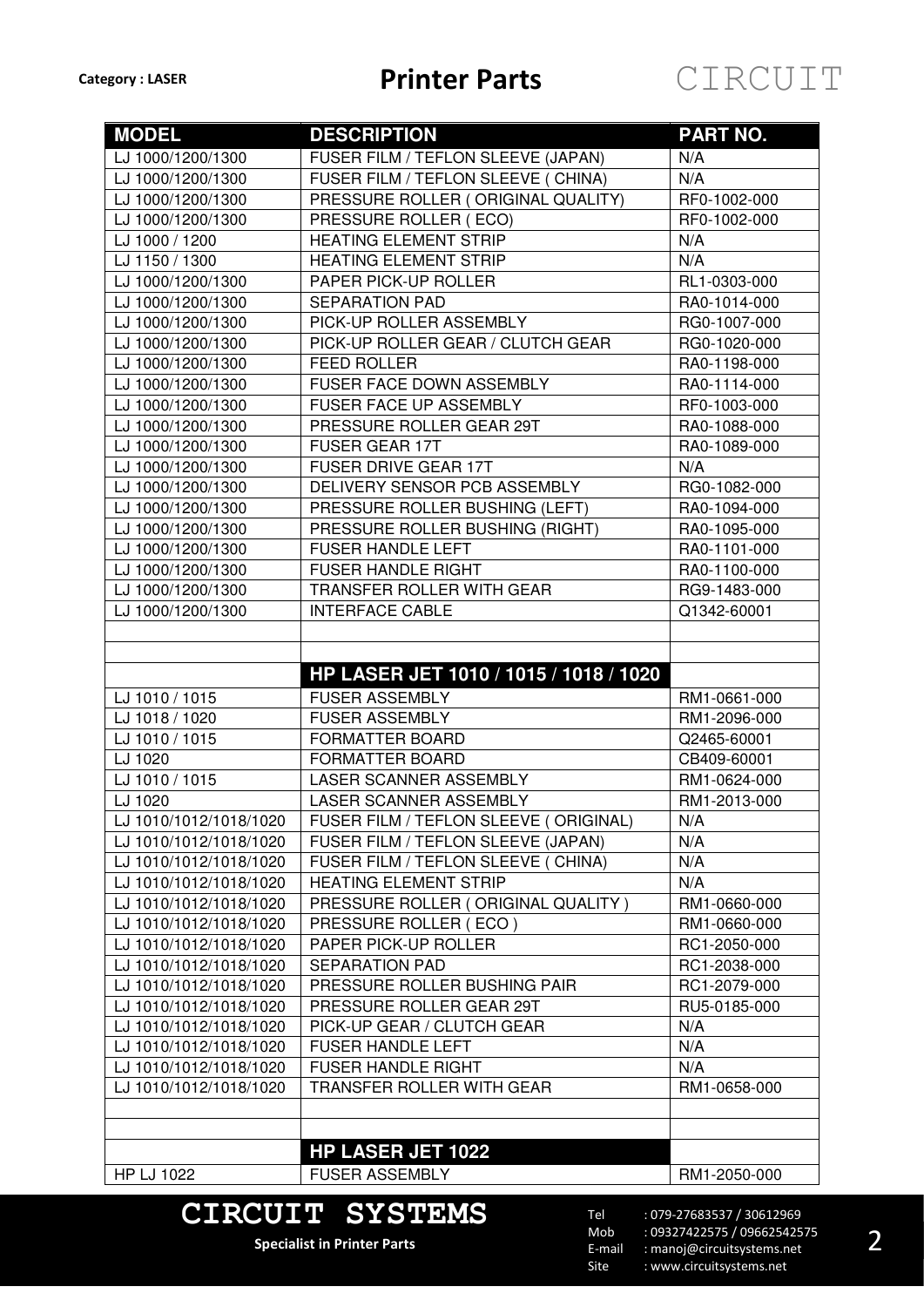| <b>MODEL</b>         | <b>DESCRIPTION</b>                    | <b>PART NO.</b> |
|----------------------|---------------------------------------|-----------------|
| HP LJ 1022           | <b>FORMATTER BOARD</b>                | CB406-60001     |
| HP LJ 1022           | <b>LASER SCANNER ASSEMBLY</b>         | RM1-2033-000    |
| <b>HP LJ 1022</b>    | FUSER FILM / TEFLON SLEEVE (ORIGINAL) | N/A             |
| <b>HP LJ 1022</b>    | FUSER FILM / TEFLON SLEEVE (JAPAN)    | N/A             |
| HP LJ 1022           | FUSER FILM / TEFLON SLEEVE ( CHINA)   | N/A             |
| HP LJ 1022           | <b>HEATING ELEMENT STRIP</b>          | N/A             |
| HP LJ 1022           | PRESSURE ROLLER (ORIGINAL QUALITY)    | N/A             |
| HP LJ 1022           | PRESSURE ROLLER (ECO)                 | N/A             |
| HP LJ 1022           | PAPER PICK-UP ROLLER                  | RC1-2050-000    |
| HP LJ 1022           | SEPARATION PAD ASSEMBLY               | RM1-2048-000    |
| HP LJ 1022           | PRESSURE ROLLER GEAR                  | RU5-0523-000    |
| <b>HP LJ 1022</b>    | PRESSURE ROLLER BUSHING PAIR          | RC1-2079-000    |
| <b>HP LJ 1022</b>    | <b>FUSER HANDLE LEFT</b>              | N/A             |
| HP LJ 1022           | <b>FUSER HANDLE RIGHT</b>             | N/A             |
| <b>HP LJ 1022</b>    | TRANSFER ROLLER WITH GEAR             | RM1-0658-000    |
|                      |                                       |                 |
|                      |                                       |                 |
|                      | HP LJ P1006 / 1007 / 1008             |                 |
| HP LJ 1006/1007/1008 | <b>FUSER ASSEMBLY</b>                 | N/A             |
| HP LJ 1006/1007/1008 | PRESSURE ROLLER                       | N/A             |
| HP LJ 1006/1007/1008 | FUSER FILM / TEFLON SLEEVE (ORIGINAL) | N/A             |
| HP LJ 1006/1007/1008 | FUSER FILM / TEFLON SLEEVE (JAPAN)    | N/A             |
| HP LJ 1006/1007/1008 | FUSER FILM / TEFLON SLEEVE ( CHINA)   | N/A             |
| HP LJ 1006/1007/1008 | PAPER PICK-UP ROLLER                  | RC1-1442-000    |
| HP LJ 1006/1007/1008 | SEPARATION PAD ASSEMBLY               | RM1-4006-000    |
| HP LJ 1006/1007/1008 | PRESSURE ROLLER GEAR                  | N/A             |
| HP LJ 1006/1007/1008 | <b>TONER DRIVE GEAR</b>               | N/A             |
|                      |                                       |                 |
|                      |                                       |                 |
|                      | HP LJ P1505 / P1522                   |                 |
| HP LJ P1505 / P1522  | <b>FUSER ASSEMBLY</b>                 | RM1-4729-000    |
| HP LJ P1505 / P1522  | PRESSURE ROLLER                       | N/A             |
| <b>HP LJ P1522</b>   | <b>UPPER SCANNER (CCD)</b>            | CB532-60103     |
| HP LJ P1505 / P1522  | TEFLON SLEEVE (JAPAN)                 | N/A             |
| HP LJ P1505 / P1522  | PRESSURE ROLLER GEAR                  | N/A             |
| HP LJ P1505 / P1522  | <b>TONER DRIVE GEAR</b>               | N/A             |
|                      |                                       |                 |
|                      | <b>HP LASER JET 1160 / 1320</b>       |                 |
| HP LJ 1160 / 1320    | <b>FUSER ASSEMBLY</b>                 | RM1-2337-000    |
| HP LJ 1160           | FORMATTER BOARD                       | CB358-60001     |
| <b>HP LJ 1320</b>    | FORMATTER BOARD                       | Q3696-60001     |
| <b>HP LJ 1320N</b>   | <b>FORMATTER BOARD</b>                | CB356-60002     |
| HP LJ 1160/1320      | DC CONTROLLER BOARD                   | RM1-1243-000    |
| HP LJ 1160 / 1320    | LASER SCANNER ASSEMBLY                | RM1-1470-000    |
| HP LJ 1160 / 1320    | TRAY 2                                | N/A             |
| HP LJ 1160 / 1320    | FUSER FILM / TEFLON SLEEVE (ORIGINAL) | N/A             |
| HP LJ 1160 / 1320    | FUSER FILM / TEFLON SLEEVE (JAPAN)    | N/A             |
| HP LJ 1160 / 1320    | FUSER FILM / TEFLON SLEEVE ( CHINA)   | N/A             |
| HP LJ 1160 / 1320    | PRESSURE ROLLER (ORIGINAL QUALITY)    | RC1-3630-000    |
|                      |                                       |                 |

# **CIRCUIT SYSTEMS**

**Specialist in Printer Parts**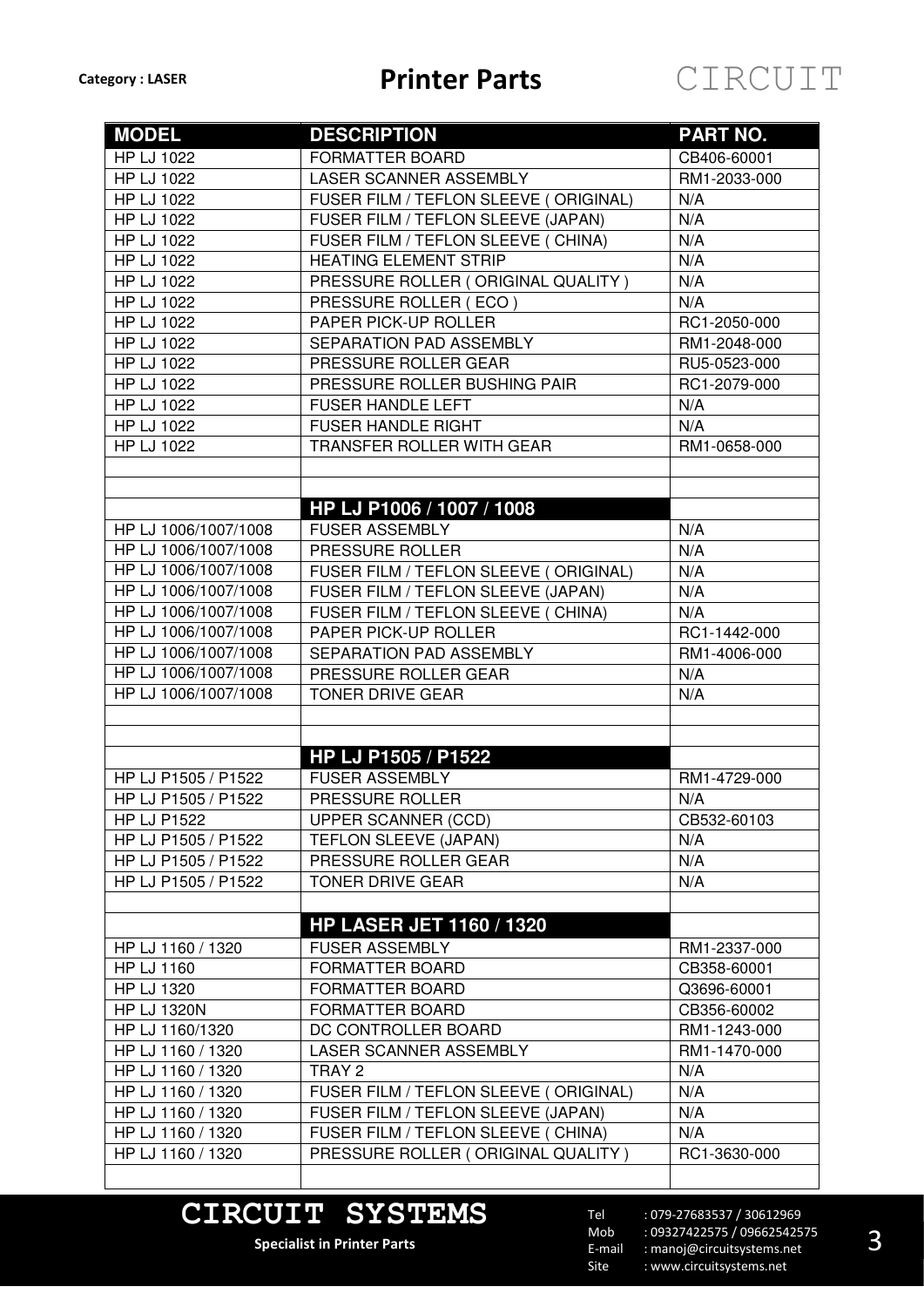| <b>MODEL</b>        | <b>DESCRIPTION</b>                          | <b>PART NO.</b> |
|---------------------|---------------------------------------------|-----------------|
| HP LJ 1160 / 1320   | PRESSURE ROLLER (ECO)                       | RC1-3630-000    |
| HP LJ 1160 / 1320   | <b>HEATING ELEMNT STRIP</b>                 | N/A             |
| HP LJ 1160 / 1320   | PAPER PICK-UP ROLER TRAY 2                  | RL1-0540-000    |
| HP LJ 1160 / 1320   | PAPER PICK UP SHAFT                         | N/A             |
| HP LJ 1160 / 1320   | SEPARATION PAD ASSEMBLY TRAY 2              | RM1-1298-000    |
| HP LJ 1160 / 1320   | SEPARATION PAD TRAY 2                       | RM1-1298-000    |
| HP LJ 1160 / 1320   | PICK-UP GEAR / CLUTCH GEAR                  | N/A             |
| HP LJ 1160 / 1320   | <b>FUSER DRIVE GEAR</b>                     | RU5-0307        |
| HP LJ 1160 / 1320   | PRESSURE ROLLER GEAR 29T                    | RU5-0331-000    |
| HP LJ 1160 / 1320   | PICK UP GEAR / CLUTCH GEAR                  | N/A/            |
| HP LJ 1160 / 1320   | PRESSURE ROLLER BUSHING LEFT<br>(SUPERIOR)  | RC1-3610-000    |
| HP LJ 1160 / 1320   | PRESSURE ROLLER BUSHING RIGHT<br>(SUPERIOR) | RC1-3609-000    |
| HP LJ 1160 / 1320   | PRESSURE ROLLER BUSHING LEFT (ECO)          | RC1-3610-000    |
| HP LJ 1160 / 1320   | PRESSURE ROLLER BUSHING RIGHT (ECO)         | RC1-3609-000    |
|                     |                                             |                 |
|                     |                                             |                 |
|                     | <b>HP LASERJET P2015</b>                    |                 |
| <b>HP LJ P2015</b>  | FUSER ASSEMBLY 220V                         | RM1-4248-000    |
| <b>HP LJ P2015</b>  | FORMATTER BOARD                             | Q7804-60001     |
| <b>HP LJ P2015N</b> | FORMATTER BOARD                             | Q7805-60002     |
| <b>HP LJ P2015</b>  | LASER SCANNER ASSEMBLY                      | RM1-4262-000    |
| <b>HP LJ P2015</b>  | TRAY <sub>2</sub>                           |                 |
| <b>HP LJ P2015</b>  | FUSER FILM / TEFLON SLEEVE (ORIGINAL)       | N/A             |
| <b>HP LJ P2015</b>  | FUSER FILM / TEFLON SLEEVE (JAPAN)          | N/A             |
| <b>HP LJ P2015</b>  | FUSER FILM / TEFLON SLEEVE ( CHINA)         | N/A             |
| <b>HP LJ P2015</b>  | PRESSURE ROLLER                             | N/A             |
| <b>HP LJ P2015</b>  | PAPER PICK-UP ROLLER MANUAL TRAY            | RL1-1525-000    |
| <b>HP LJ P2015</b>  | PAPER PICK-UP ROLLER TRAY 2                 | RL1-0540-000    |
| <b>HP LJ P2015</b>  | <b>SEPARATION PAD TRAY 1</b>                | RL1-1524-000    |
| <b>HP LJ P2015</b>  | SEPARATION PAD TRAY 2                       | RM1-1298-000    |
| <b>HP LJ P2015</b>  | SEPARATION PAD ASSEMBLY TRAY 2              | RM1-1298-000    |
| <b>HP LJ P2015</b>  | <b>FUSER DRIVE GEAR</b>                     | RU5-0307-000    |
| <b>HP LJ P2015</b>  | PRESSURE ROLLER GEAR                        | RU5-0331-000    |
|                     |                                             |                 |
|                     | <b>HP LASER JET 2100</b>                    |                 |
| <b>HP LJ 2100</b>   | FUSER ASSEMBLY 220V                         | RG5-4133-000    |
| <b>HP LJ 2100</b>   | LASER SCANNER ASSEMBLY                      | RG5-4172-000    |
| HP LJ 2100          | TRAY 1                                      |                 |
| HP LJ 2100          | FUSER FILM / TEFLON SLEEVE (ORIGINAL)       | N/A             |
| HP LJ 2100          | FUSER FILM / TEFLON SLEEVE (JAPAN)          | N/A             |
| <b>HP LJ 2100</b>   | FUSER FILM / TEFLON SLEEVE ( CHINA)         | N/A             |
| HP LJ 2100          | PRESSURE ROLLER (ORIGINAL QUALITY)          | RF5-2601-000    |
| HP LJ 2100          | PRESSURE ROLLER (ECO)                       | RF5-2601-000    |
| HP LJ 2100          | <b>HEATING ELEMNT STRIP</b>                 | N/A             |
| <b>HP LJ 2100</b>   | PAPER PICK-UP ROLLER TRAY 1                 | RB2-2900-000    |
| HP LJ 2100          | PAPER PICK-UP ROLLER TRAY 2                 | RB2-2891-000    |
| <b>HP LJ 2100</b>   | SEPARATION PAD TRAY 1                       | RB2-2835-000    |
| <b>HP LJ 2100</b>   | SEPARATION PAD TRAY 2                       | RB2-3008-000    |

# **CIRCUIT SYSTEMS**

**Specialist in Printer Parts**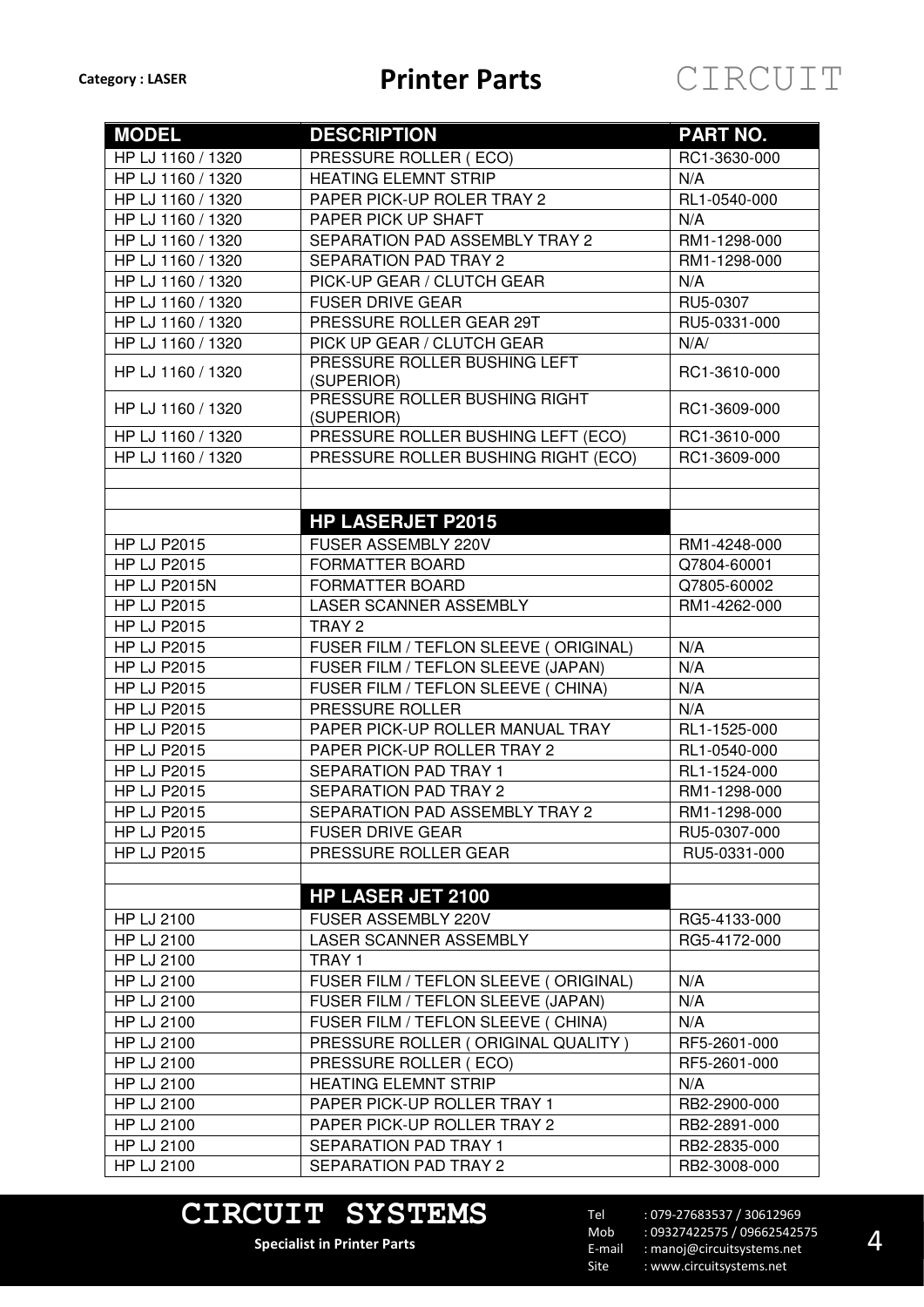

| <b>MODEL</b>       | <b>DESCRIPTION</b>                    | <b>PART NO.</b> |
|--------------------|---------------------------------------|-----------------|
| HP LJ 2100         | PICK-UP GEAR / CLUTCH GEAR            | N/A             |
| HP LJ 2100         | PRESSURE ROLLER BUSHING PAIR          | RB2-2973-000    |
|                    |                                       |                 |
|                    |                                       |                 |
|                    | <b>HP LASER JET 2200</b>              |                 |
| <b>HP LJ 2200</b>  | FUSER ASSEMBLY 220V                   | RG5-5569-000    |
| <b>HP LJ 2200</b>  | LASER SCANNER ASSEMBLY                | RG5-5590-000    |
| <b>HP LJ 2200</b>  | FUSER FILM / TEFLON SLEEVE (ORIGINAL) | N/A             |
| <b>HP LJ 2200</b>  | FUSER FILM / TEFLON SLEEVE (JAPAN)    | N/A             |
| <b>HP LJ 2200</b>  | FUSER FILM / TEFLON SLEEVE ( CHINA)   | N/A             |
| <b>HP LJ 2200</b>  | PRESSURE ROLLER (ORIGINAL QUALITY)    | RB2-6369-000    |
| <b>HP LJ 2200</b>  | PRESSURE ROLLER (ECO)                 | RB2-6369-000    |
| <b>HP LJ 2200</b>  | <b>HEATING ELEMNT STRIP</b>           | N/A             |
| <b>HP LJ 2200</b>  | PAPER PICK-UP ROLLER TRAY 1           | RB2-2900-000    |
| <b>HP LJ 2200</b>  | PAPER PICK-UP ROLLER TRAY 2           | RB2-2891-000    |
| <b>HP LJ 2200</b>  | <b>SEPARATION PAD TRAY 1</b>          | RB2-2835-000    |
| <b>HP LJ 2200</b>  | <b>SEPARATION PAD TRAY 2</b>          | RB2-3008-000    |
| <b>HP LJ 2200</b>  | PRESSURE ROLLER GEAR 27T              | RS6-0923-000    |
|                    |                                       |                 |
|                    |                                       |                 |
|                    | <b>HP LASER JET 2300</b>              |                 |
| HP LJ 2300         | FUSER ASSEMBLY 220V                   | RM1-0355-000    |
| HP LJ 2300         | LASER SCANNER ASSEMBLY                | RM1-0313-000    |
| HP LJ 2300         | FIRMWARE / FLASH RAM                  | C2677-60001     |
| HP LJ 2300         | FUSER FILM / TEFLON SLEEVE (ORIGINAL) | N/A             |
| HP LJ 2300         | FUSER FILM / TEFLON SLEEVE (JAPAN)    | N/A             |
| HP LJ 2300         | FUSER FILM / TEFLON SLEEVE ( CHINA)   | N/A             |
| HP LJ 2300         | PRESSURE ROLLER (ORIGINAL QUALITY)    | RC1-0991-000    |
| HP LJ 2300         | PRESSURE ROLLER (ECO)                 | RC1-0991-000    |
| <b>HP LJ 2300</b>  | <b>HEATING ELEMNT STRIP</b>           | N/A             |
| HP LJ 2300         | PAPER PICK-UP ROLLER TRAY 1           | RC1-0945-000    |
| HP LJ 2300         | PAPER PICK-UP ROLLER TRAY 2           | RB2-6304-000    |
| <b>HP LJ 2300</b>  | SEPARATION PAD TRAY 1                 | RC1-0939-000    |
| HP LJ 2300         | <b>SEPARATION PAD TRAY 2</b>          | RC1-0954-000    |
| HP LJ 2300         | PRESSURE ROLLER GEAR 27T              | RS6-0923-000    |
| <b>HP LJ 2300</b>  | <b>TRANSFER ROLLER</b>                | N/A             |
|                    |                                       |                 |
|                    |                                       |                 |
|                    | <b>HP LASERJET 2420</b>               |                 |
| <b>HP LJ 2420</b>  | FUSER ASSEMBLY 220V                   | RM1-1537-000    |
| <b>HP LJ 2420</b>  | <b>FORMATTER BOARD</b>                | Q3953-60001     |
| <b>HP LJ 2420N</b> | FORMATTER BOARD                       | Q6507-60001     |
| <b>HP LJ 2420</b>  | LASER SCANNER ASSEMBLY                | RM1-1153-000    |
| <b>HP LJ 2420</b>  | FIRMWARE / FLASH RAM                  | Q7713-60001     |
| HP LJ 2420         | TRAY 1                                |                 |
| HP LJ 2420         | TRAY 2                                |                 |
| HP LJ 2420         | FUSER FILM / TEFLON SLEEVE (ORIGINAL) | N/A             |
| <b>HP LJ 2420</b>  | FUSER FILM / TEFLON SLEEVE (JAPAN)    | N/A             |
| HP LJ 2420         | FUSER FILM / TEFLON SLEEVE ( CHINA)   | N/A             |
| HP LJ 2420         | PRESSURE ROLLER (ORIGINAL QUALITY)    | RC1-3969-000    |

### **CIRCUIT SYSTEMS**

**Specialist in Printer Parts**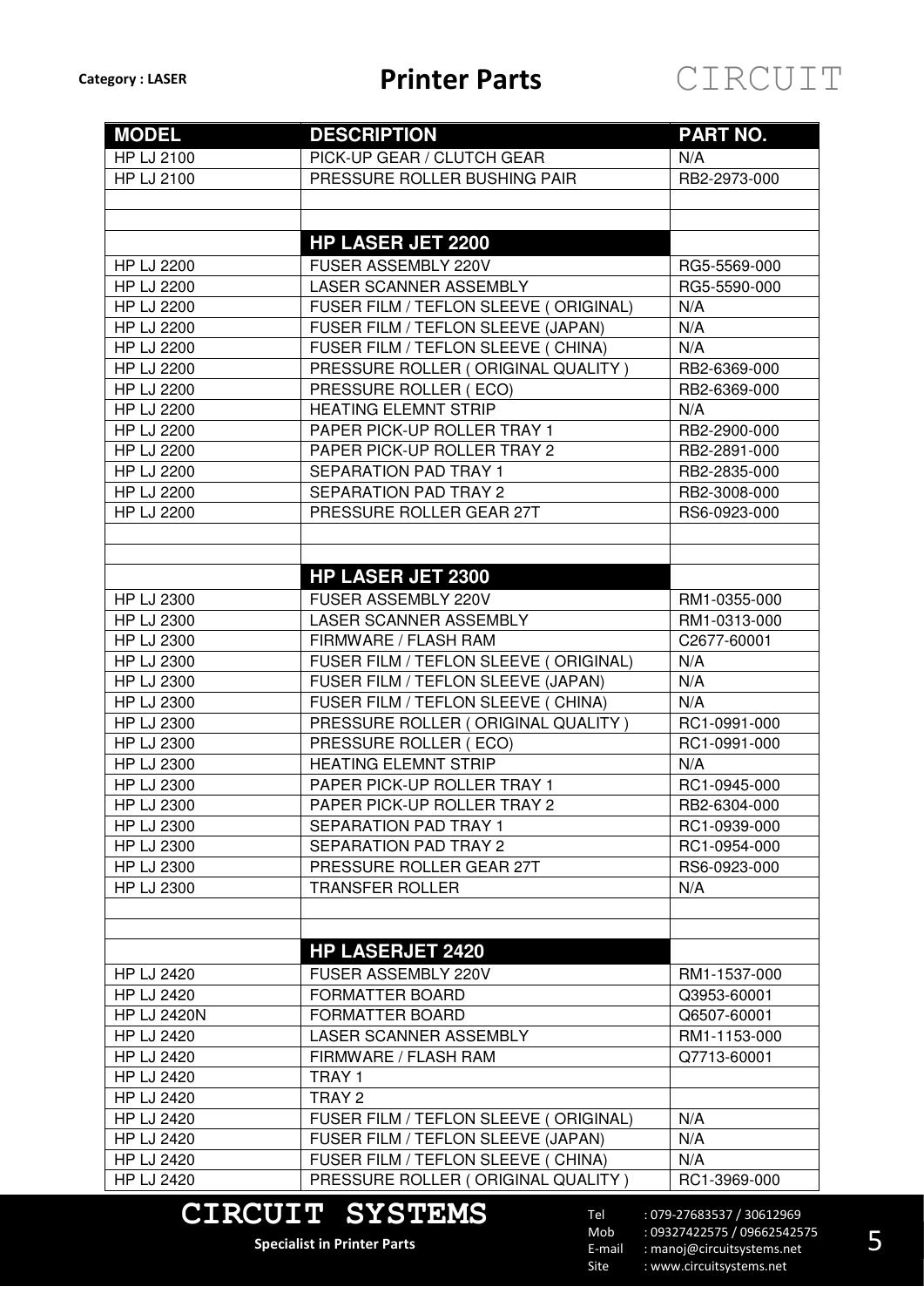| <b>MODEL</b>        | <b>DESCRIPTION</b>                             | <b>PART NO.</b> |
|---------------------|------------------------------------------------|-----------------|
| <b>HP LJ 2420</b>   | PRESSURE ROLLER (ECO)                          | RC1-3969-000    |
| <b>HP LJ 2420</b>   | <b>HEATING ELEMNT STRIP</b>                    | N/A             |
| <b>HP LJ 2420</b>   | PAPER PICK-UP ROLLER TRAY 1                    | RL1-0568-000    |
| <b>HP LJ 2420</b>   | PAPER PICK-UP ROLLER TRAY 2                    | RL1-0542-000    |
| <b>HP LJ 2420</b>   | PAPER PICK UP SHAFT                            | N/A             |
| <b>HP LJ 2420</b>   | <b>SEPARATION PAD TRAY 1</b>                   | RC1-0939-000    |
| <b>HP LJ 2420</b>   | <b>SEPARATION PAD TRAY 2</b>                   | RM1-1298-000    |
| <b>HP LJ 2420</b>   | SEPARATION PAD ASSEMBLY TRAY 2                 | RM1-1298-000    |
| <b>HP LJ 2420</b>   | <b>FUSER GEAR 21T</b>                          | N/A             |
| <b>HP LJ 2420</b>   | <b>FUSER GEAR 15T</b>                          | N/A             |
| <b>HP LJ 2420</b>   | FUSER DRIVE GEAR 19T/31T                       | RU5-0383-000    |
| <b>HP LJ 2420</b>   | FUSER DRIVE GEAR 20T                           | RU5-0378-000    |
| <b>HP LJ 2420</b>   | FUSER DRIVE GEAR 19T                           | RU5-0379-000    |
| <b>HP LJ 2420</b>   | FUSER DRIVE GEAR 21T                           | RU5-0377-000    |
| <b>HP LJ 2420</b>   | PRESSURE ROLLER GEAR 29T                       | RU5-0331-000    |
| <b>HP LJ 2420</b>   | PICK UP GEAR / CLUTCH GEAR                     | N/A             |
| <b>HP LJ 2420</b>   | PRESSURE ROLLER BUSHING LEFT (ECO)             | RC1-3610-000    |
| <b>HP LJ 2420</b>   | PRESSURE ROLLER BUSHING RIGHT (ECO)            | RC1-3609-000    |
| <b>HP LJ 2420</b>   | PRESSURE ROLLER BUSHING LEFT                   | RC1-3610-000    |
|                     | (SUPERIOR)                                     |                 |
| <b>HP LJ 2420</b>   | PRESSURE ROLLER BUSHING                        | RC1-3609-000    |
| <b>HP LJ 2420</b>   | RIGHT(SUPERIOR)<br><b>FUSER DELIVERY GUIDE</b> | RC1-3976-000    |
| <b>HP LJ 2420</b>   | TRANSFER ROLLER WITH GEAR                      | RM1-1508-000    |
|                     |                                                |                 |
|                     |                                                |                 |
|                     | <b>HP LASERJET P3005</b>                       |                 |
| <b>HP LJ P3005</b>  | FUSER ASSEMBLY 220V                            | RM1-3741-000    |
| <b>HP LJ P3005</b>  | <b>FORMATTER BOARD</b>                         | Q7847-60001     |
| <b>HP LJ P3005N</b> | <b>FORMATTE BOARD</b>                          | Q7848-60002     |
| <b>HP LJ P3005</b>  | FUSER FILM / TEFLON SLEEVE (ORIGINAL)          | N/A             |
| <b>HP LJ P3005</b>  | FUSER FILM / TEFLON SLEEVE (JAPAN)             | N/A             |
| <b>HP LJ P3005</b>  | FUSER FILM / TEFLON SLEEVE ( CHINA)            | N/A             |
| <b>HP LJ P3005</b>  | TRAY 1                                         |                 |
| <b>HP LJ P3005</b>  | TRAY 2                                         |                 |
| <b>HP LJ P3005</b>  | PRESSURE ROLLER (ORIGINAL QUALITY)             | N/A             |
| <b>HP LJ P3005</b>  | PRESSURE ROLLER (ECO)                          | N/A             |
| <b>HP LJ P3005</b>  | PAPER PICK-UP ROLLER TRAY 1                    | RL1-0568-000    |
| <b>HP LJ P3005</b>  | PAPER PICK-UP ROLLER TRAY 2                    | RL1-1370-000    |
| <b>HP LJ P3005</b>  | SEPARATION PAD TRAY 1                          | RC1-0939-000    |
| <b>HP LJ P3005</b>  | SEPARATION PAD ASSEMBLY TRAY 2                 | N/A             |
| <b>HP LJ P3005</b>  | PRESSURE ROLLER GEAR 27T                       | N/A             |
| <b>HP LJ P3005</b>  | <b>FUSER DRIVE GEAR 20T</b>                    | RU5-0957-000    |
| <b>HP LJ P3005</b>  | FUSER DRIVE GEAR 20T/20T                       | RU5-0956-000    |
| <b>HP LJ P3005</b>  | FUSER DRIVE GEAR 17T/17T                       | RU5-0958-000    |
| <b>HP LJ P3005</b>  | <b>FUSER DRIVE GEAR 19T</b>                    | RU5-0959-000    |
| <b>HP LJ P3005</b>  | PICK UP GEAR / CLUTCH GEAR                     | N/A             |
| <b>HP LJ P3005</b>  | PRESSURE ROLLER BUSHING LEFT (ECO)             | RC1-3610-000    |
| <b>HP LJ P3005</b>  | PRESSURE ROLLER BUSHING RIGHT (ECO)            | RC1-3609-000    |
| <b>HP LJ P3005</b>  | PRESSURE ROLLER BUSHING LEFT                   | RC1-3610-000    |
|                     | (SUPERIOR)                                     |                 |

### **CIRCUIT SYSTEMS**

**Specialist in Printer Parts**

Tel Mob E-mail Site : 079-27683537 / 30612969 : 09327422575 / 09662542575 : manoj@circuitsystems.net : www.circuitsystems.net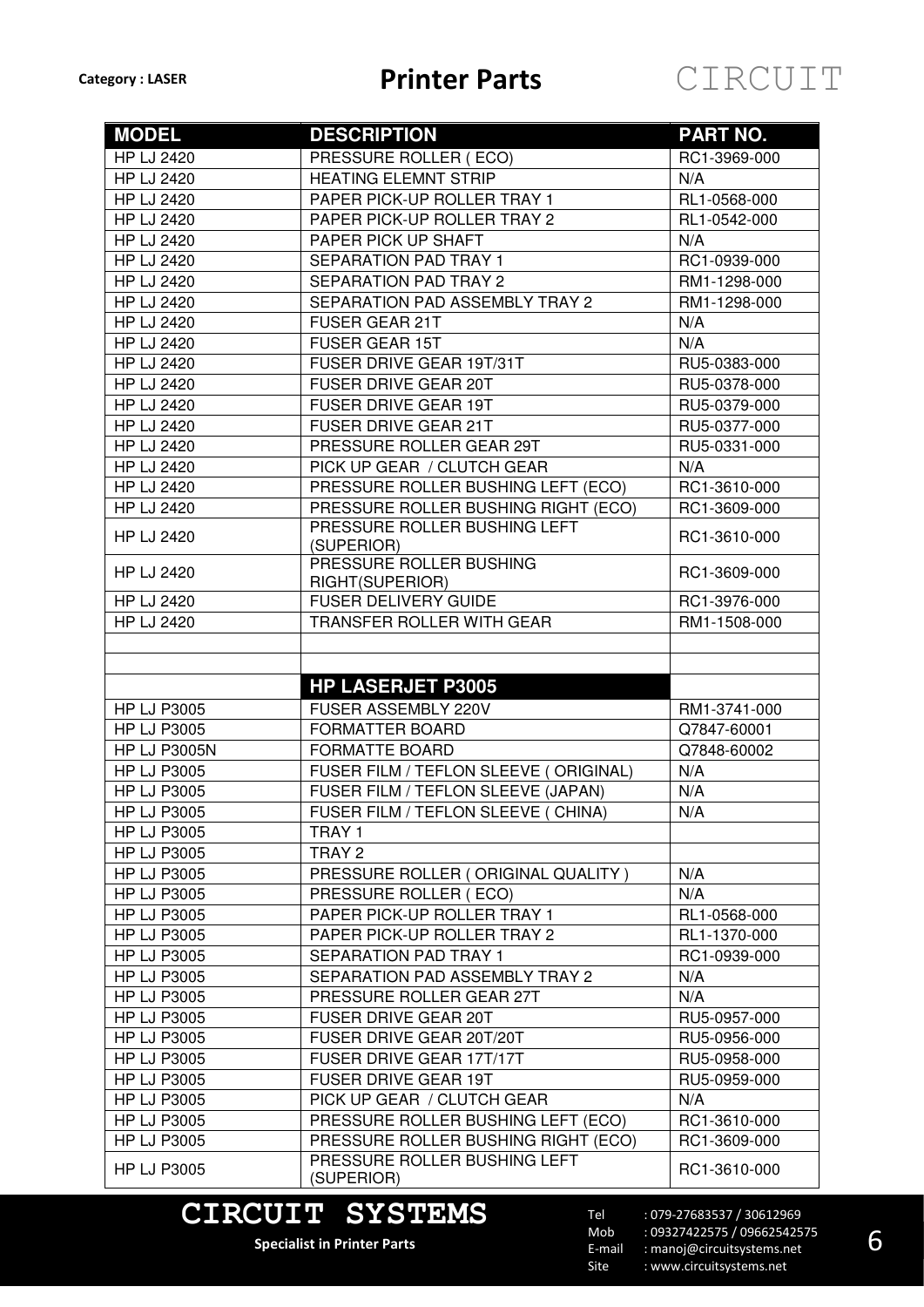

| <b>MODEL</b>         | <b>DESCRIPTION</b>                          | <b>PART NO.</b> |
|----------------------|---------------------------------------------|-----------------|
| <b>HP LJ P3005</b>   | PRESSURE ROLLER BUSHING RIGHT<br>(SUPERIOR) | RC1-3609-000    |
|                      |                                             |                 |
|                      |                                             |                 |
|                      | <b>HP LASERJET 3015 / 3020 / 3030</b>       |                 |
| HP LJ 3015/3020/3030 | <b>FUSER ASSEMBLY</b>                       | RM1-0866-000    |
| HP LJ 3015           | <b>FORMATTER BOARD</b>                      | Q2668-60001     |
| HP LJ 3020           | <b>FORMATTER BOARD</b>                      | Q2688-60001     |
| HP LJ 3030           | <b>FORMATTER BOARD</b>                      | Q2664-60001     |
| HP LJ 3015           | UPPER SCANNER ASSEMBLY (CCD)                | N/A             |
| HP LJ 3020 / 3030    | UPPER SCANNER ASSEMBLY (CCD)                | Q2265-60108     |
| HP LJ 3015/3020/3030 | FUSER FILM / TEFLON SLEEVE (ORIGINAL)       | N/A             |
| HP LJ 3015/3020/3030 | FUSER FILM / TEFLON SLEEVE (JAPAN)          | N/A             |
| HP LJ 3015/3020/3030 | FUSER FILM / TEFLON SLEEVE ( CHINA)         | N/A             |
| HP LJ 3015/3020/3030 | <b>HEATING ELEMENT STRIP</b>                | N/A             |
| HP LJ 3015/3020/3030 | PRESSURE ROLLER (ORIGINAL QUALITY)          | RM1-0660-000    |
| HP LJ 3015/3020/3030 | PRESSURE ROLLER (ECO)                       | RM1-0660-000    |
| HP LJ 3015/3020/3030 | PAPER PICK-UP ROLLER                        | RC1-2050-000    |
| HP LJ 3015/3020/3030 | <b>SEPARATION PAD</b>                       | RC1-2038-000    |
| HP LJ 3015/3020/3030 | PRESSURE ROLLER BUSHING PAIR                | RC1-2079-000    |
| HP LJ 3015/3020/3030 | PRESSURE ROLLER GEAR 29T                    | RU5-0185-000    |
| HP LJ 3015/3020/3030 | PICK-UP GEAR / CLUTCH GEAR                  | N/A             |
| HP LJ 3015/3020/3030 | TRANSFER ROLLER WITH GEAR                   | RM1-0658-000    |
| <b>HP LJ 3030</b>    | <b>SCANNER CABLE 20 PIN</b>                 | N/A             |
|                      |                                             |                 |
|                      | <b>HP LASERJET 3330 / 3380</b>              |                 |
| HP LJ 3330           | <b>FORMATTER BOARD</b>                      | Q8542-60001     |
| HP LJ 3330           | <b>FUSER ASSEMBLY</b>                       | RM1-1000-070    |
| HP LJ 3380           | <b>FUSER ASSEMBLY</b>                       | RM1-2076-000    |
| <b>HP LJ 3380</b>    | <b>SCANNER ASSEMBLY (CCD)</b>               | 51000139-0008   |
|                      |                                             |                 |
|                      |                                             |                 |
|                      | HP LASERJET 3050 / 3052 / 3055              |                 |
| HP LJ 3050/3052/3055 | <b>FUSER ASSEMBLY</b>                       | RM1-3044-000    |
| HP LJ 3050           | <b>FORMATTER BOARD</b>                      | Q7844-60002     |
| HP LJ 3052           | FORMATTER BOARD                             | Q7828-60001     |
| HP LJ 3055           | FORMATTER BOARD                             | Q7529-60002     |
| HP LJ 3050           | UPPER SCANNER (CCD)                         | RK2-1208        |
| HP LJ 3052 / 3055    | <b>UPPER SCANNER (CCD)</b>                  | Q6500-60131     |
| HP LJ 3050           | MOB CARD                                    | Q2663-60011     |
| HP LJ 3050/3052/3055 | FUSER FILM / TEFLON SLEEVE (ORIGINAL)       | N/A             |
| HP LJ 3050/3052/3055 | FUSER FILM / TEFLON SLEEVE (JAPAN)          | N/A             |
| HP LJ 3050/3052/3055 | FUSER FILM / TEFLON SLEEVE ( CHINA)         | N/A             |
|                      |                                             |                 |
|                      |                                             |                 |
|                      | HP COLOR LASERJET 1500 / 2500               |                 |
| HP CLJ 1500/2500     | <b>FUSER ASSEMBLY</b>                       | RG5-6913-000    |
| HP CLJ 1500/2500     | FUSER FILM / TEFLON SLEEVE (ORIGINAL)       | N/A             |
| HP CLJ 1500/2500     | FUSER FILM / TEFLON SLEEVE (JAPAN)          | N/A             |
|                      |                                             |                 |

### **CIRCUIT SYSTEMS**

**Specialist in Printer Parts**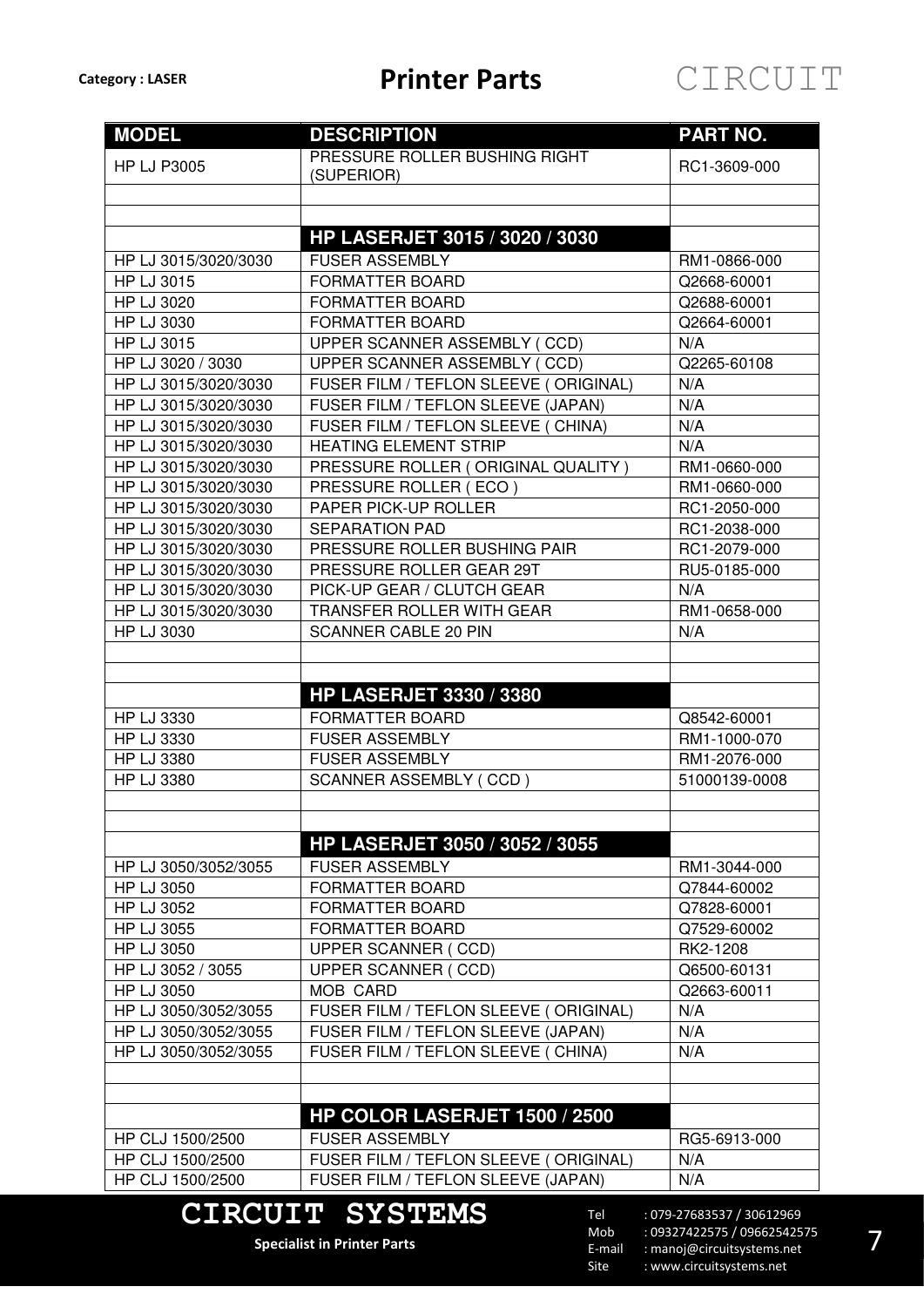| <b>MODEL</b>       | <b>DESCRIPTION</b>                    | <b>PART NO.</b> |
|--------------------|---------------------------------------|-----------------|
| HP CLJ 1500/2500   | FUSER FILM / TEFLON SLEEVE ( CHINA)   | N/A             |
| HP CLJ 1500/2500   | PRESSURE ROLLER (SUPERIOR)            | RB3-0191-000    |
| HP CLJ 1500/2500   | PAPER PICK-UP ROLLER TRAY 1           | RB3-0160-000    |
| HP CLJ 1500/2500   | PAPER PICK-UP ROLLER TRAY 2           | RB3-0161-000    |
| HP CLJ 1500/2500   | SEPARATION PAD TRAY 1                 | RF5-4012-000    |
| HP CLJ 1500/2500   | <b>SEPARATION PAD TRAY 2</b>          | RB2-9960-000    |
|                    |                                       |                 |
|                    |                                       |                 |
|                    | <b>HP COLOR LASERJET 2550</b>         |                 |
| <b>HP CLJ 2550</b> | <b>FUSER ASSEMBLY</b>                 | RG5-7573-000    |
| <b>HP CLJ 2550</b> | FUSER FILM / TEFLON SLEEVE (ORIGINAL) | N/A             |
| <b>HP CLJ 2550</b> | PRESSURE ROLLER (SUPERIOR)            | RB3-1034-000    |
| <b>HP CLJ 2550</b> | PAPER PICK-UP ROLLER TRAY 1           | RB3-0160-000    |
| <b>HP CLJ 2550</b> | SEPARATION PAD TRAY 1                 | RF5-4012-000    |
|                    |                                       |                 |
|                    |                                       |                 |
|                    | HP COLORLASERJET 1600 / 2600          |                 |
| HP CLJ 1600 / 2600 | <b>FUSER ASSEMBLY</b>                 | RM1-1821-000    |
| HP CLJ 1600 / 2600 | FUSER FILM / TEFLON SLEEVE (ORIGINAL) | N/A             |
| HP CLJ 1600 / 2600 | LASER SCANNER ASSEMBLY                | RM1-1970-000    |
| HP CLJ 1600 / 2600 | <b>IMAGE TRANSFER KIT</b>             | RM1-1885-020    |
| HP CLJ 1600 / 2600 | PRESSURE ROLLER (ORIGINAL QUALITY)    | N/A             |
|                    |                                       |                 |
|                    |                                       |                 |
|                    | HP COLORLASERJET 2820/2840            |                 |
| HP CLJ 2820/2840   | <b>FUSER ASSEMBLY</b>                 | RG5-7573-000    |
| HP CLJ 2820/2840   | FUSER FILM / TEFLON SLEEVE (ORIGINAL) | N/A             |
| HP CLJ 2820/2840   | PRESSURE ROLLER (ORIGINAL QUALITY)    | RB3-1034-000    |
| HP CLJ 2820/2840   | PAPER PICK-UP ROLLER TRAY 1           | RB3-0160-000    |
| HP CLJ 2820/2840   | <b>SEPARATION PAD TRAY 1</b>          | RF5-4012-000    |
| <b>HP CLJ 2840</b> | <b>SCANNER ASSEMBLY (CCD)</b>         | N/A             |
|                    |                                       |                 |
|                    |                                       |                 |
|                    | HP COLOR LASERJET 3600 / 3800         |                 |
| HP CLJ 3600 / 3800 | <b>FUSER ASSEMBLY</b>                 | RM1-2743-000    |
| HP CLJ 3600 / 3800 | FUSER FILM / TEFLON SLLEVE (ORIGINAL) | N/A             |
| HP CLJ 3600 / 3800 | PRESSURE ROLLER                       | N/A             |
| HP CLJ 3600 / 3800 | <b>IMAGE TRANSFER KIT</b>             | RM1-2690-000    |
|                    |                                       |                 |
|                    | HP COLOR LASERJET 4500 / 4550         |                 |
| <b>HP CLJ 4500</b> | <b>FUSER ASSEMBLY</b>                 | RG5-5155-000    |
| <b>HP CLJ 4500</b> | UPPER SLEEVED ROLLER / TEFLON ROLLER  | RB2-0419-000    |
| <b>HP CLJ 4500</b> | PRESSURE ROLLER                       | RB2-0420-000    |
|                    |                                       |                 |
|                    |                                       |                 |
|                    | <b>HP COLOR LASERJET 4600</b>         |                 |
| <b>HP CLJ 4600</b> | <b>FUSER ASSEMBLY</b>                 | C9660-69003     |
| <b>HP CLJ 4600</b> | <b>IMAGE TRANSFER KIT</b>             | RG5-7455-000    |
| <b>HP CLJ 4600</b> | <b>TEFLON SLEEVE</b>                  | N/A             |

## **CIRCUIT SYSTEMS**

**Specialist in Printer Parts**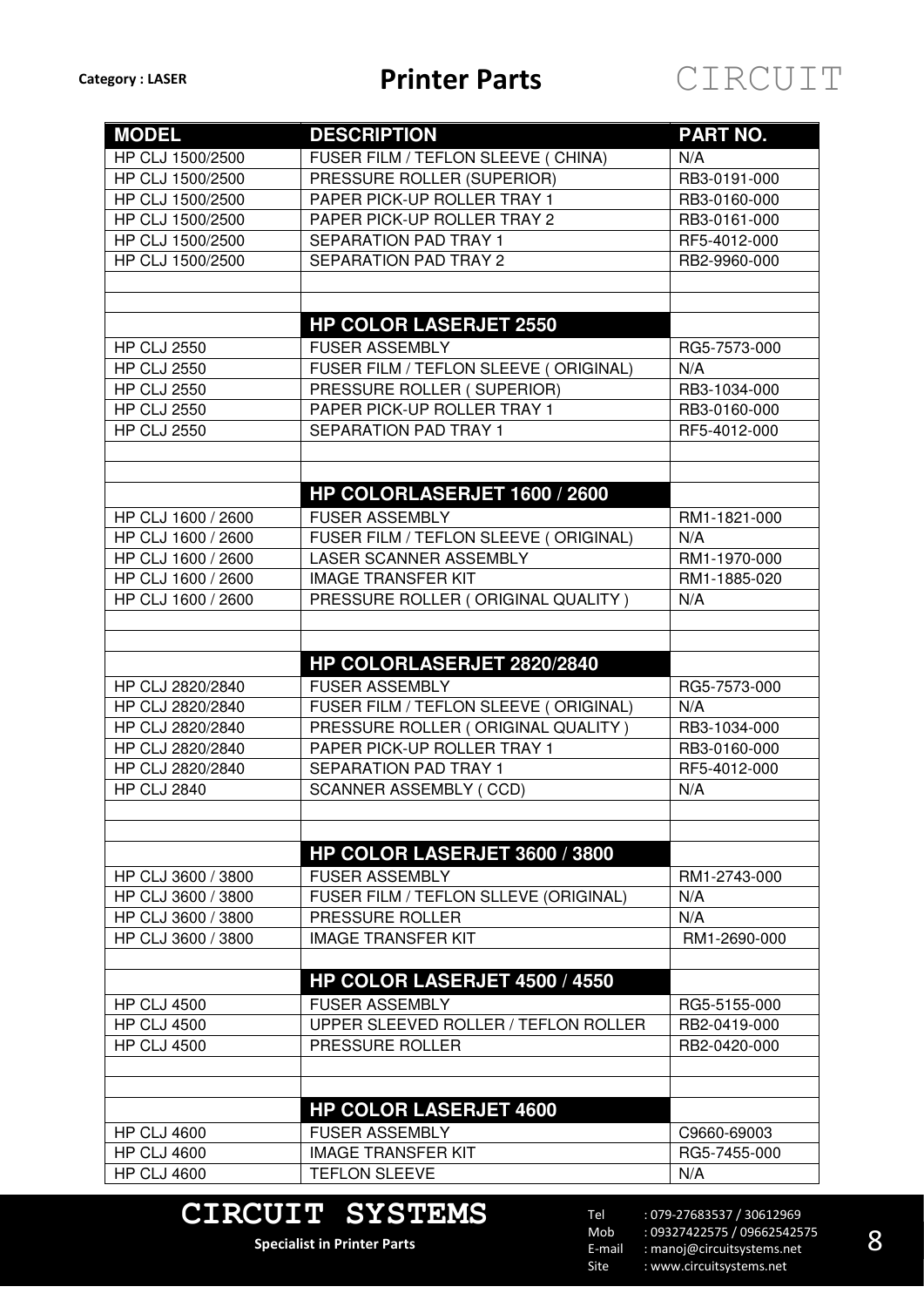| <b>MODEL</b>       | <b>DESCRIPTION</b>                    | <b>PART NO.</b> |
|--------------------|---------------------------------------|-----------------|
| <b>HP CLJ 4600</b> | PRESSURE ROLLER                       | N/A             |
| <b>HP CLJ 4600</b> | PAPER PICK-UP ROLLER MANUAL TRAY      | RF5-3739-000    |
| <b>HP CLJ 4600</b> | PAPER PICK-UP ROLLER TRAY 2           | RG9-1529-000    |
| <b>HP CLJ 4600</b> | <b>SEPARATION PAD</b>                 | RF5-3750-000    |
|                    |                                       |                 |
|                    |                                       |                 |
|                    | <b>HP COLOR LASERJET 4700</b>         |                 |
| <b>HP CLJ 4700</b> | <b>FUSER ASSEMBLY</b>                 | RM1-3146-000    |
| <b>HP CLJ 4700</b> | <b>IMAGE TRANSFER KIT</b>             | RM1-3161-130    |
| <b>HP CLJ 4700</b> | <b>TEFLON SLEEVE</b>                  | N/A             |
| <b>HP CLJ 4700</b> | PRESSURE ROLLER                       | N/A             |
|                    |                                       |                 |
|                    |                                       |                 |
|                    | <b>HP COLOR LASERJET 5500</b>         |                 |
| <b>HP CLJ 5500</b> | <b>FUSER ASSEMBLY</b>                 | RG5-6701-000    |
| <b>HP CLJ 5500</b> | <b>TEFLON SLEEVE</b>                  | N/A             |
| <b>HP CLJ 5500</b> | PRESSURE ROLLER                       | N/A             |
| <b>HP CLJ 5500</b> | PAPER PICK-UP ROLLER MANUAL TRAY      | RG9-1529-000    |
| <b>HP CLJ 5500</b> | PAPER PICK-UP ROLLER TRAY 2           | RF5-3340-000    |
| <b>HP CLJ 5500</b> | PAPER SEPARATION ROLLER TRAY 2        | RF5-3338-000    |
| <b>HP CLJ 5500</b> | <b>SEPARATION PAD</b>                 | RF5-3865-000    |
|                    |                                       |                 |
|                    |                                       |                 |
|                    | <b>HP LASERJET 4000 / 4050</b>        |                 |
| HP LJ 4000 / 4050  | <b>FUSER ASSEMBLY</b>                 | RG5-2662-000    |
| HP LJ 4000 / 4050  | FUSER FILM / TEFLON SLEEVE (ORIGINAL) | N/A             |
| HP LJ 4000 / 4050  | FUSER FILM / TEFLON SLEEVE (JAPAN)    | N/A             |
| HP LJ 4000 / 4050  | FUSER FILM / TEFLON SLEEVE ( CHINA)   | N/A             |
| HP LJ 4000 / 4050  | PRESSURE ROLLER (SUPERIOR)            | RB1-8794-000    |
| HP LJ 4000 / 4050  | PRESSURE ROLLER (ECO)                 | RB1-8794-000    |
| HP LJ 4000 / 4050  | <b>HEATING ELEMENT STRIP</b>          | N/A             |
| HP LJ 4000 / 4050  | PAPER PICK-UP ROLLER MANUAL TRAY      | RG5-3718-000    |
| HP LJ 4000 / 4050  | PAPER PICK-UP ROLLER TRAY 2           | RF5-1885-000    |
| HP LJ 4000 / 4050  | PICK-UP ROLLER                        | RB1-8865-000    |
| HP LJ 4000 / 4050  | SEPARATION PAD TRAY 1                 | RB1-8773-000    |
| HP LJ 4000 / 4050  | TRANSFER ROLLER WITH GEAR             | RG5-4283-000    |
|                    |                                       |                 |
|                    | <b>HP LASERJET 4100</b>               |                 |
| HP LJ 4100         | <b>FUSER ASSEMBLY</b>                 | RG5-5064-000    |
| <b>HP LJ 4100</b>  | <b>FORMATTER BOARD</b>                | C4169-60004     |
| HP LJ 4100         | LASER SCANNER ASSEMBLY                | RG5-5100-000    |
| HP LJ 4100         | FUSER FILM / TEFLON SLEEVE (ORIGINAL) | N/A             |
| <b>HP LJ 4100</b>  | FUSER FILM / TEFLON SLEEVE (JAPAN)    | N/A             |
| HP LJ 4100         | FUSER FILM / TEFLON SLEEVE ( CHINA)   | N/A             |
| HP LJ 4100         | PRESSURE ROLLER (SUPERIOR)            | RB2-4919-000    |
| HP LJ 4100         | PRESSURE ROLLER (ECO)                 | RB2-4919-000    |
| HP LJ 4100         | <b>HEATING ELEMENT STRIP</b>          | N/A             |
| HP LJ 4100         | PAPER PICK-UP ROLLER MANUAL TRAY      | RG5-3718-000    |
| <b>HP LJ 4100</b>  | PAPER FEED ROLLER TRAY 2              | RF5-3114-000    |

# **CIRCUIT SYSTEMS**

**Specialist in Printer Parts**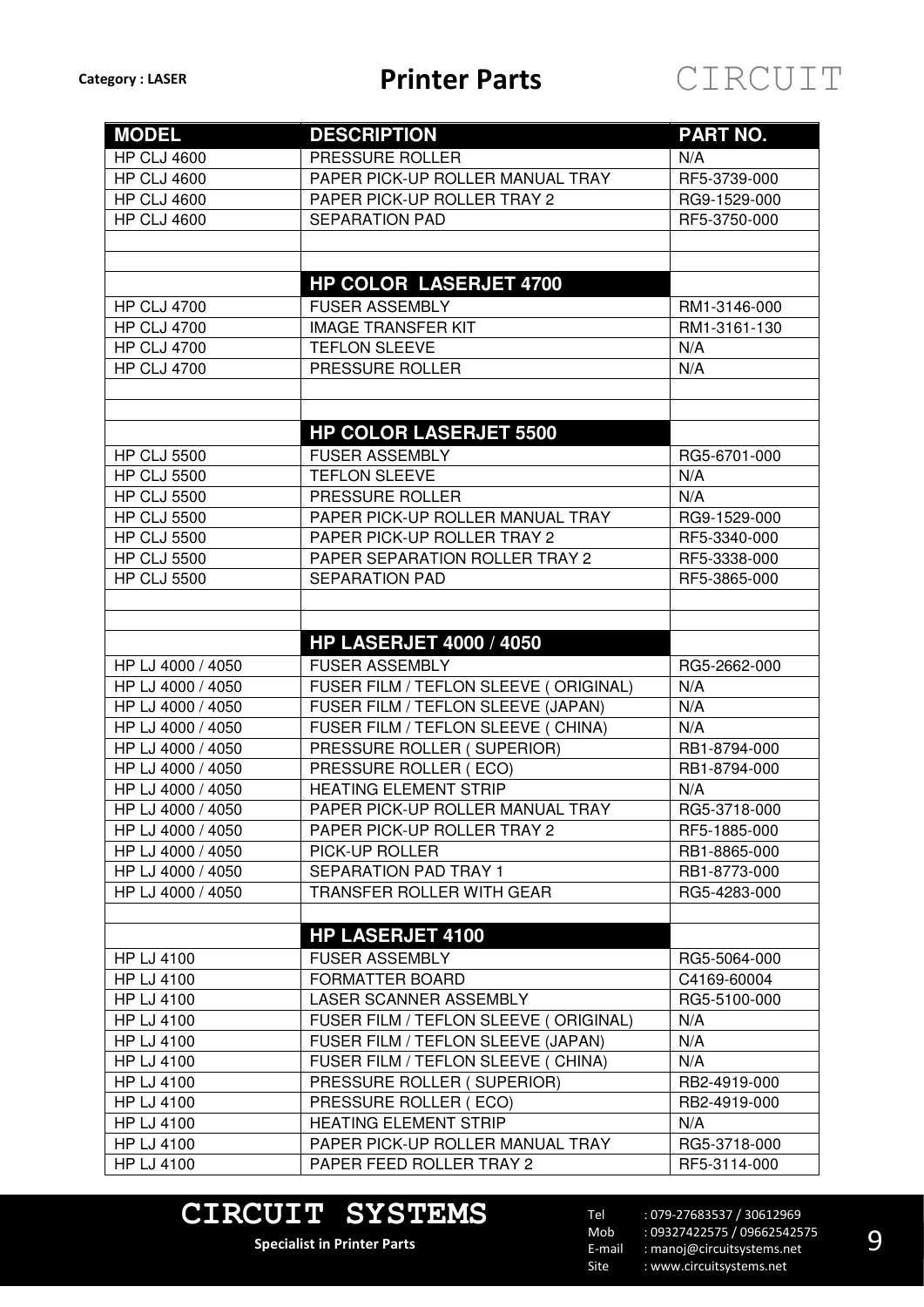| <b>MODEL</b>                         | <b>DESCRIPTION</b>                              | <b>PART NO.</b>    |
|--------------------------------------|-------------------------------------------------|--------------------|
| <b>HP LJ 4100</b>                    | <b>SEPARATION PAD</b>                           | RB1-8773-000       |
| <b>HP LJ 4100</b>                    | TRANFER ROLLER WITH GEAR                        | RG5-5295-000       |
|                                      |                                                 |                    |
|                                      |                                                 |                    |
|                                      | <b>HP LASERJET 4200 / 4300</b>                  |                    |
| <b>HP LJ 4200</b>                    | <b>FUSER ASSEMBLY</b>                           | RM1-0014-000       |
| HP LJ 4300                           | <b>FUSER ASSEMBLY</b>                           | RM1-0102           |
| <b>HP LJ 4200</b>                    | <b>FORMATTER BOARD</b>                          | Q9652-60002        |
| <b>HP LJ 4200</b>                    | FIRMWARE / FLASH RAM                            | Q2453-60001        |
| <b>HP LJ 4200</b>                    | LASER SCANNER ASSEMBLY                          | RM1-0173-000       |
| <b>HP LJ 4200</b>                    | FUSER FILM / TEFLON SLEEVE (ORIGINAL)           | N/A                |
| <b>HP LJ 4200</b>                    | FUSER FILM / TEFLON SLEEVE (JAPAN)              | N/A                |
| <b>HP LJ 4200</b>                    | FUSER FILM / TEFLON SLEEVE ( CHINA)             | N/A                |
| HP LJ 4300                           | FUSER FILM / TEFLON SLEEVE (ORIGINAL)           | N/A                |
| <b>HP LJ 4300</b>                    | FUSER FILM / TEFLON SLEEVE (JAPAN)              | N/A                |
| HP LJ 4300                           | FUSER FILM / TEFLON SLEEVE ( CHINA)             | N/A                |
| HP LJ 4200/4300                      | PRESSURE ROLLER (ORIGINAL QUALITY)              | RC1-0070-000       |
| HP LJ 4200/4300                      | PRESSURE ROLLER (ECO)                           | RC1-0070-000       |
| <b>HP LJ 4200</b>                    | <b>HEATING ELEMENT STRIP</b>                    | N/A                |
| HP LJ 4200/4300                      | PAPER PICK-UP ROLLER MANUAL TRAY                | RL1-0019-000       |
| HP LJ 4200/4300                      | PAPER FEED ROLLER TRAY 2                        | RM1-0037-000       |
| HP LJ 4200/4300                      | PAPER PICK-UP ROLLER TRAY 2                     | RM1-0036-000       |
| HP LJ 4200/4300                      | <b>SEPARATION PAD TRAY 1</b>                    | RL1-0007-000       |
| HP LJ 4200/4300                      | PRESSURE ROLLER GEAR 40T                        | RU5-0016-000       |
| HP LJ 4200/4300                      | <b>FUSER DRIVE GEAR 41T</b>                     | RU5-0044-000       |
| HP LJ 4200/4300                      | <b>FUSER DRIVE GEAR 51T</b>                     | RU5-0277-000       |
| HP LJ 4200/4300                      | SWING PLATE ASSEMBLY                            | RM1-0043-060       |
| HP LJ 4200/4300                      | PRESSURE ROLLER BUSHING                         | <b>BSH-4300-PL</b> |
|                                      | LEFT(SUPERIOR)                                  |                    |
| HP LJ 4200/4300                      | PRESSURE ROLLER BUSHING                         | <b>BSH-4300-PR</b> |
| HP LJ 4200/4300                      | RIGHT(SUPERIOR)<br><b>FUSER HANDLE LEFT</b>     | LVR-4300-PL        |
| HP LJ 4200/4300                      | FUSER HANDLE RIGHT                              | LVR-4300-PR        |
| HP LJ 4200/4300                      | <b>FUSER GUIDE DELIVERY</b>                     | RC1-0062-000       |
| HP LJ 4200/4300                      | TRANSFER ROLLER ASSEMBLY                        | RM1-0699-000       |
|                                      |                                                 |                    |
|                                      |                                                 |                    |
|                                      | <b>HP LASERJET 4250 / 4350/ 4345</b>            |                    |
|                                      |                                                 |                    |
| HP LJ 4250/4350                      | <b>FUSER ASSEMBLY</b><br><b>MAINTENANCE KIT</b> | RM1-1083-000       |
| HP LJ 4250/4350                      |                                                 | Q5422-67903        |
| HP LJ 4345                           | <b>FUSER ASSEMBLY</b>                           | RM1-1044-000       |
| HP LJ 4345                           | <b>MAINTENANCE KIT</b>                          | Q5999-67902        |
| HP LJ 4250                           | <b>FORMATTER BOARD</b>                          | Q6506-60001        |
| <b>HP LJ 4250N</b>                   | FORMATTER BOARD                                 | Q3652-60002        |
| HP LJ 4250/4350                      | LASER SCANNER ASSEMBLY                          | RM1-1111-000       |
| HP LJ 4250/4350                      | TOP COVER / TONER COVER                         |                    |
| HP LJ 4250/4350                      | TRAY 1                                          |                    |
| <b>HP LJ 4250</b><br>HP LJ 4250/4350 | FIRMWARE / FLASH RAM<br>ADDITIONAL RAM 64 MB    | Q2625-60002<br>N/A |
| HP LJ 4250/4350                      | <b>ADDITIONAL EAM 128 MB</b>                    | N/A                |
|                                      |                                                 |                    |

# **CIRCUIT SYSTEMS**

**Specialist in Printer Parts**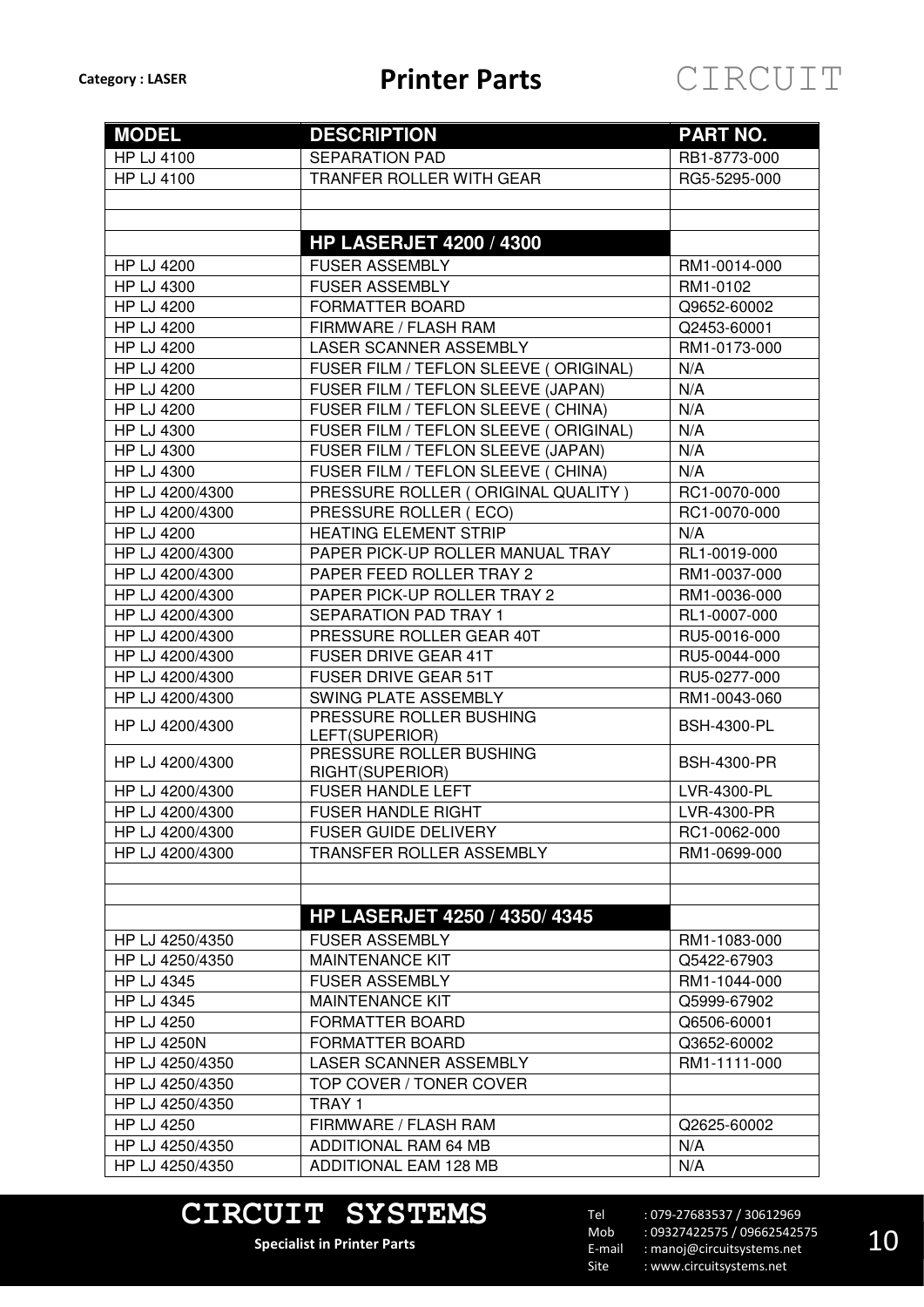| <b>MODEL</b>         | <b>DESCRIPTION</b>                                  | PART NO.           |
|----------------------|-----------------------------------------------------|--------------------|
| HP LJ 4250/4350/4345 | FUSER FILM / TEFLON SLEEVE (ORIGINAL)               | N/A                |
| HP LJ 4250/4350/4345 | FUSER FILM / TEFLON SLEEVE (JAPAN)                  | N/A                |
| HP LJ 4250/4350/4345 | FUSER FILM / TEFLON SLEEVE ( CHINA)                 | N/A                |
| HP LJ 4250/4350/4345 | PRESSURE ROLLER (ORIGINAL QUALITY)                  | N/A                |
| HP LJ 4250/4350/4345 | PRESSURE ROLLER (ECO)                               | N/A                |
| HP LJ 4250/4350/4345 | HEATING ELEMENT ASSEMBLY                            | N/A                |
| HP LJ 4250/4350/4345 | PAPER PICK-UP ROLLER MANUAL TRAY                    | RL1-0019-000       |
| HP LJ 4250/4350/4345 | PAPER FEED ROLLER TRAY 2(ECO)                       | RM1-0037-000       |
| HP LJ 4250/4350/4345 | PAPER FEED ROLLER TRAY 2(SUPERIOR)                  | RM1-0037-000       |
| HP LJ 4250/4350/4345 | PAPER PICK-UP ROLLER TRAY 2(ECO)                    | RM1-0036-000       |
| HP LJ 4250/4350/4345 | PAPER PICK-UP ROLLER TRAY 2(SUPERIOR)               | RM1-0036-000       |
| HP LJ 4250/4350/4345 | SEPARATION PAD TRAY 1                               | RL1-0007-000       |
| HP LJ 4250/4350/4345 | PRESSURE ROLLER GEAR 40T                            | RU5-0016-000       |
| HP LJ 4250/4350/4345 | FUSER DRIVE GEAR 41T                                | RU5-0277-000       |
| HP LJ 4250/4350/4345 | <b>FUSER DRIVE GEAR 51T</b>                         | RU5-0044-000       |
| HP LJ 4250/4350/4345 | SWING PLATE ASSEMBLY                                | RM1-0043-060       |
| HP LJ 4250/4350/4345 | PRESSURE ROLLER BUSHING<br>LEFT(SUPERIOR)           | <b>BSH-4300-PL</b> |
| HP LJ 4250/4350/4345 | PRESSURE ROLLER BUSHING<br>RIGHT(SUPERIOR)          | <b>BSH-4300-PR</b> |
| HP LJ 4250/4350/4345 | <b>FUSER HANDLE LEFT</b>                            | LVR-4250-PL        |
| HP LJ 4250/4350/4345 | <b>FUSER HANDLE RIGHT</b>                           | LVR-4250-PR        |
| HP LJ 4250/4350/4345 | <b>FUSER GUIDE DELIVERY</b>                         | RC1-3329-000       |
| HP LJ 4250/4350/4345 | TRANSFER ROLLER ASSEMBLY                            | RM1-0699-000       |
|                      |                                                     |                    |
|                      |                                                     |                    |
|                      | <b>HP LASERJET 5000 / 5100</b>                      |                    |
| HP LJ 5000 / 5100    | <b>FUSER ASSEMBLY</b>                               | RG5-7061-000       |
| HP LJ 5000 / 5100    | <b>MAINTENANCE KIT</b>                              | Q1860-67915        |
| HP LJ 5100           | <b>FORMATTER BOARD</b>                              | Q1857-60001        |
| HP LJ 5100           | DC CONTROLLER BOARD                                 | RH3-2249-000       |
| <b>HP LJ 5000</b>    | LASER SCANNER ASSEMBLY                              | RG5-3603-000       |
| <b>HP LJ 5100</b>    | LASER SCANNER ASSEMBLY                              | RG5-7037-000       |
| HP LJ 5000 / 5100    | TRAY 1                                              |                    |
| <b>HP LJ 5100</b>    | FIRMWARE / FLASH RAM                                | N/A                |
| <b>HP LJ 5100</b>    | ADDITIONAL RAM 64 MB                                | N/A                |
| <b>HP LJ 5100</b>    | ADDITIONAL EAM 128 MB                               | N/A                |
| HP LJ 5000 / 5100    | FUSER FILM / TEFLON SLEEVE (ORIGINAL)               | N/A                |
| HP LJ 5000 / 5100    | FUSER FILM / TEFLON SLEEVE (JAPAN)                  | N/A                |
| HP LJ 5000 / 5100    | FUSER FILM / TEFLON SLEEVE ( CHINA)                 | N/A                |
| HP LJ 5000 / 5100    | PRESSURE ROLLER (ORIGINAL QUALITY)                  | RG2-1919-000       |
| HP LJ 5000 / 5100    | PRESSURE ROLLER (ECO)                               | RG2-1919-000       |
| HP LJ 5000 / 5100    | <b>HEATING ELEMENT STRIP</b>                        | N/A                |
| HP LJ 5000 / 5100    | PAPER PICK-UP ROLLER TRAY 1                         | RB2-1820-000       |
| HP LJ 5000 / 5100    | PAPER PICK-UP ROLLER TRAY 2                         | RB2-1821-000       |
| HP LJ 5000 / 5100    | PAPER FEED ROLLER TRAY 3                            | RF5-2634-000       |
| HP LJ 5000 / 5100    | PICK-UP ROLLER                                      | RB1-8865-000       |
| HP LJ 5000 / 5100    | SEPARATION PAD TRAY 1                               | RF5-2400-000       |
| HP LJ 5000 / 5100    | SEPARATION PAD TRAY 2                               | RG9-1485-000       |
| HP LJ 5000 / 5100    | FUSER DRIVE GEAR ASSEMBLY 14T / SWING PLATE<br>GEAR | GR-5000-14T        |

## **CIRCUIT SYSTEMS**

**Specialist in Printer Parts**

Tel Mob E-mail Site : 079-27683537 / 30612969 : 09327422575 / 09662542575 : manoj@circuitsystems.net : www.circuitsystems.net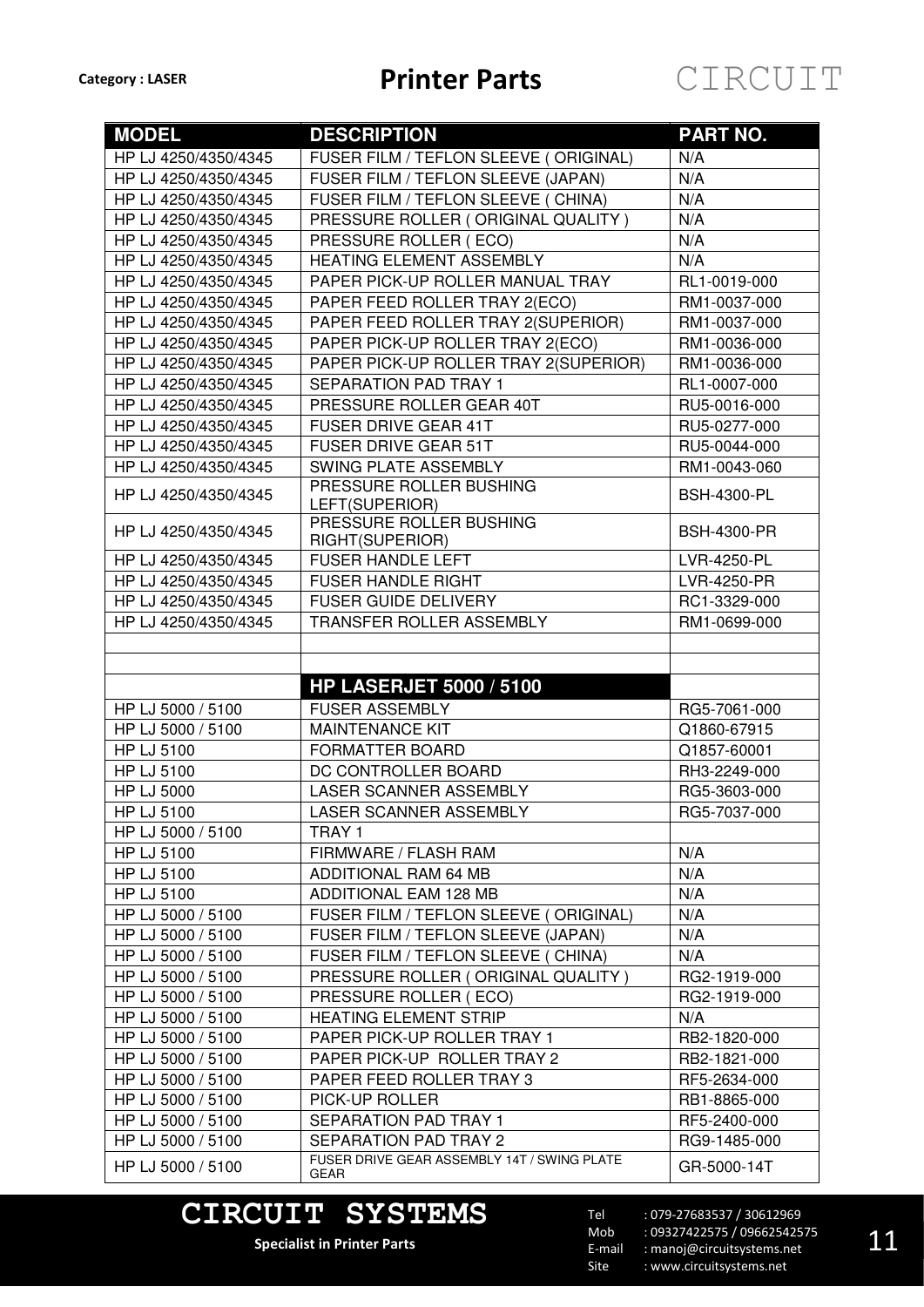| FUSER DRIVE GEAR 29T/14T (WHITE)<br>HP LJ 5000 / 5100<br>RS6-0348-000<br>FUSER DRIVE GEAR 19T<br>HP LJ 5000 / 5100<br>RS6-0357-000<br>PICK-UP ROLLER GEAR / CLUTCH GEAR<br>HP LJ 5000 / 5100<br>RB1-6130-000<br><b>HP LJ 5100</b><br>PRESSURE ROLLER GEAR 21T<br>N/A<br><b>HP LJ 5000</b><br><b>MAIN MOTOR</b><br>RH7-1356-000<br>HP LJ 5100<br><b>MAIN MOTOR</b><br>RH7-1428-000<br><b>HP LJ 5000</b><br>TRANSFER ROLLER WTH GEAR<br>RG5-3579-000<br><b>HP LJ 5100</b><br>TRANSFER ROLLER WTH GEAR<br>RG9-1542-000<br><b>HP LASERJET 5200</b><br><b>HP LJ 5200</b><br><b>FUSER ASSEMBLY</b><br>RM1-2524-000<br><b>HP LJ 5200</b><br><b>FORMATTER BOARD</b><br>Q6497-60002<br><b>HP LJ 5200N</b><br><b>FORMATTER BOARD</b><br>Q6498-60003<br>LASER SCANNER ASSEMBLY<br><b>HP LJ 5200</b><br>RM1-2555-000<br><b>HP LJ 5200</b><br>FUSER FILM / TEFLON SLEEVE (ORIGINAL)<br>N/A<br><b>HP LJ 5200</b><br>FUSER FILM / TEFLON SLEEVE (JAPAN)<br>N/A<br>FUSER FILM / TEFLON SLEEVE ( CHINA)<br>HP LJ 5200<br>N/A<br>PRESSURE ROLLER (ORIGINAL QUALITY)<br><b>HP LJ 5200</b><br>N/A<br><b>HP LJ 5200</b><br>PRESSURE ROLLER (ECO)<br>N/A<br>PAPER PICK-UP ROLLER TRAY 1<br><b>HP LJ 5200</b><br>RL1-0915-000<br><b>HP LJ 5200</b><br>PAPER PICK-UP ROLLER TRAY 2<br>RM1-0036-000<br>HP LJ 5200<br>PAPER FEED ROLLER TRAY 2<br>RM1-0037-000<br><b>SEPARATION PAD TRAY 1</b><br><b>HP LJ 5200</b><br>RC2-0418-000<br><b>HP LJ 5200</b><br><b>SEPARATION PAD TRAY 2</b><br>RM1-2564-000<br><b>HP LJ 5200</b><br>SEPARATION PAD ASSEMBLY TRAY 2<br>RM1-2546-000<br><b>HP LJ 5200</b><br><b>FUSER DRIVE GEAR ASSEMBLY</b><br>N/A<br><b>HP LJ 5200</b><br><b>FUSER DRIVE GEAR</b><br><b>HP LJ 5200</b><br>TRANSFER ROLLER WITH GEAR<br>RM1-2485-000<br>HP LASERJET 5SI / 8000<br>HP LJ 5SI / 8000<br><b>FUSER ASSEMBLY</b><br>RG5-4448-000<br>HP LJ 5SI / 8000<br>LASER SCANNER ASSEMBLY<br>RG5-1895-000<br>HP LJ 5SI / 8000<br>UPPER FUSR ROLLER / TEFLON ROLLER<br>RB1-6622-000<br>HP LJ 5SI / 8000<br>PRESSURE ROLLER<br>RB1-6623-000<br>HP LJ 5SI / 8000<br>PAPER PICK-UP ROLLER MANUAL TRAY<br>RB1-6730-000<br>HP LJ 5SI / 8000<br>PAPER PICK-UP ROLLER TRAY 2<br>RF5-1835-000<br>HP LJ 5SI / 8000<br>PAPER FEED ROLLER TRAY 2<br>RF5-1834-000<br>HP LJ 5SI / 8000<br><b>SEPARATION PAD</b><br>RF5-1455-000<br>HP LJ 5SI / 8000<br><b>FUSER GEAR 20T</b><br>RS5-0748-000<br>HP LJ 5SI / 8000<br>FUSER GEAR 29T<br>RS5-0749-000 | <b>MODEL</b>     | <b>DESCRIPTION</b>            | <b>PART NO.</b>           |
|-------------------------------------------------------------------------------------------------------------------------------------------------------------------------------------------------------------------------------------------------------------------------------------------------------------------------------------------------------------------------------------------------------------------------------------------------------------------------------------------------------------------------------------------------------------------------------------------------------------------------------------------------------------------------------------------------------------------------------------------------------------------------------------------------------------------------------------------------------------------------------------------------------------------------------------------------------------------------------------------------------------------------------------------------------------------------------------------------------------------------------------------------------------------------------------------------------------------------------------------------------------------------------------------------------------------------------------------------------------------------------------------------------------------------------------------------------------------------------------------------------------------------------------------------------------------------------------------------------------------------------------------------------------------------------------------------------------------------------------------------------------------------------------------------------------------------------------------------------------------------------------------------------------------------------------------------------------------------------------------------------------------------------------------------------------------------------------------------------------------------------------------------------------------------------------------------------------------------------------------------------------------------------------------------------------------------------------------------------------------------------------------------------------------------|------------------|-------------------------------|---------------------------|
|                                                                                                                                                                                                                                                                                                                                                                                                                                                                                                                                                                                                                                                                                                                                                                                                                                                                                                                                                                                                                                                                                                                                                                                                                                                                                                                                                                                                                                                                                                                                                                                                                                                                                                                                                                                                                                                                                                                                                                                                                                                                                                                                                                                                                                                                                                                                                                                                                         |                  |                               |                           |
|                                                                                                                                                                                                                                                                                                                                                                                                                                                                                                                                                                                                                                                                                                                                                                                                                                                                                                                                                                                                                                                                                                                                                                                                                                                                                                                                                                                                                                                                                                                                                                                                                                                                                                                                                                                                                                                                                                                                                                                                                                                                                                                                                                                                                                                                                                                                                                                                                         |                  |                               |                           |
|                                                                                                                                                                                                                                                                                                                                                                                                                                                                                                                                                                                                                                                                                                                                                                                                                                                                                                                                                                                                                                                                                                                                                                                                                                                                                                                                                                                                                                                                                                                                                                                                                                                                                                                                                                                                                                                                                                                                                                                                                                                                                                                                                                                                                                                                                                                                                                                                                         |                  |                               |                           |
|                                                                                                                                                                                                                                                                                                                                                                                                                                                                                                                                                                                                                                                                                                                                                                                                                                                                                                                                                                                                                                                                                                                                                                                                                                                                                                                                                                                                                                                                                                                                                                                                                                                                                                                                                                                                                                                                                                                                                                                                                                                                                                                                                                                                                                                                                                                                                                                                                         |                  |                               |                           |
|                                                                                                                                                                                                                                                                                                                                                                                                                                                                                                                                                                                                                                                                                                                                                                                                                                                                                                                                                                                                                                                                                                                                                                                                                                                                                                                                                                                                                                                                                                                                                                                                                                                                                                                                                                                                                                                                                                                                                                                                                                                                                                                                                                                                                                                                                                                                                                                                                         |                  |                               |                           |
|                                                                                                                                                                                                                                                                                                                                                                                                                                                                                                                                                                                                                                                                                                                                                                                                                                                                                                                                                                                                                                                                                                                                                                                                                                                                                                                                                                                                                                                                                                                                                                                                                                                                                                                                                                                                                                                                                                                                                                                                                                                                                                                                                                                                                                                                                                                                                                                                                         |                  |                               |                           |
|                                                                                                                                                                                                                                                                                                                                                                                                                                                                                                                                                                                                                                                                                                                                                                                                                                                                                                                                                                                                                                                                                                                                                                                                                                                                                                                                                                                                                                                                                                                                                                                                                                                                                                                                                                                                                                                                                                                                                                                                                                                                                                                                                                                                                                                                                                                                                                                                                         |                  |                               |                           |
|                                                                                                                                                                                                                                                                                                                                                                                                                                                                                                                                                                                                                                                                                                                                                                                                                                                                                                                                                                                                                                                                                                                                                                                                                                                                                                                                                                                                                                                                                                                                                                                                                                                                                                                                                                                                                                                                                                                                                                                                                                                                                                                                                                                                                                                                                                                                                                                                                         |                  |                               |                           |
|                                                                                                                                                                                                                                                                                                                                                                                                                                                                                                                                                                                                                                                                                                                                                                                                                                                                                                                                                                                                                                                                                                                                                                                                                                                                                                                                                                                                                                                                                                                                                                                                                                                                                                                                                                                                                                                                                                                                                                                                                                                                                                                                                                                                                                                                                                                                                                                                                         |                  |                               |                           |
|                                                                                                                                                                                                                                                                                                                                                                                                                                                                                                                                                                                                                                                                                                                                                                                                                                                                                                                                                                                                                                                                                                                                                                                                                                                                                                                                                                                                                                                                                                                                                                                                                                                                                                                                                                                                                                                                                                                                                                                                                                                                                                                                                                                                                                                                                                                                                                                                                         |                  |                               |                           |
|                                                                                                                                                                                                                                                                                                                                                                                                                                                                                                                                                                                                                                                                                                                                                                                                                                                                                                                                                                                                                                                                                                                                                                                                                                                                                                                                                                                                                                                                                                                                                                                                                                                                                                                                                                                                                                                                                                                                                                                                                                                                                                                                                                                                                                                                                                                                                                                                                         |                  |                               |                           |
|                                                                                                                                                                                                                                                                                                                                                                                                                                                                                                                                                                                                                                                                                                                                                                                                                                                                                                                                                                                                                                                                                                                                                                                                                                                                                                                                                                                                                                                                                                                                                                                                                                                                                                                                                                                                                                                                                                                                                                                                                                                                                                                                                                                                                                                                                                                                                                                                                         |                  |                               |                           |
|                                                                                                                                                                                                                                                                                                                                                                                                                                                                                                                                                                                                                                                                                                                                                                                                                                                                                                                                                                                                                                                                                                                                                                                                                                                                                                                                                                                                                                                                                                                                                                                                                                                                                                                                                                                                                                                                                                                                                                                                                                                                                                                                                                                                                                                                                                                                                                                                                         |                  |                               |                           |
|                                                                                                                                                                                                                                                                                                                                                                                                                                                                                                                                                                                                                                                                                                                                                                                                                                                                                                                                                                                                                                                                                                                                                                                                                                                                                                                                                                                                                                                                                                                                                                                                                                                                                                                                                                                                                                                                                                                                                                                                                                                                                                                                                                                                                                                                                                                                                                                                                         |                  |                               |                           |
|                                                                                                                                                                                                                                                                                                                                                                                                                                                                                                                                                                                                                                                                                                                                                                                                                                                                                                                                                                                                                                                                                                                                                                                                                                                                                                                                                                                                                                                                                                                                                                                                                                                                                                                                                                                                                                                                                                                                                                                                                                                                                                                                                                                                                                                                                                                                                                                                                         |                  |                               |                           |
|                                                                                                                                                                                                                                                                                                                                                                                                                                                                                                                                                                                                                                                                                                                                                                                                                                                                                                                                                                                                                                                                                                                                                                                                                                                                                                                                                                                                                                                                                                                                                                                                                                                                                                                                                                                                                                                                                                                                                                                                                                                                                                                                                                                                                                                                                                                                                                                                                         |                  |                               |                           |
|                                                                                                                                                                                                                                                                                                                                                                                                                                                                                                                                                                                                                                                                                                                                                                                                                                                                                                                                                                                                                                                                                                                                                                                                                                                                                                                                                                                                                                                                                                                                                                                                                                                                                                                                                                                                                                                                                                                                                                                                                                                                                                                                                                                                                                                                                                                                                                                                                         |                  |                               |                           |
|                                                                                                                                                                                                                                                                                                                                                                                                                                                                                                                                                                                                                                                                                                                                                                                                                                                                                                                                                                                                                                                                                                                                                                                                                                                                                                                                                                                                                                                                                                                                                                                                                                                                                                                                                                                                                                                                                                                                                                                                                                                                                                                                                                                                                                                                                                                                                                                                                         |                  |                               |                           |
|                                                                                                                                                                                                                                                                                                                                                                                                                                                                                                                                                                                                                                                                                                                                                                                                                                                                                                                                                                                                                                                                                                                                                                                                                                                                                                                                                                                                                                                                                                                                                                                                                                                                                                                                                                                                                                                                                                                                                                                                                                                                                                                                                                                                                                                                                                                                                                                                                         |                  |                               |                           |
|                                                                                                                                                                                                                                                                                                                                                                                                                                                                                                                                                                                                                                                                                                                                                                                                                                                                                                                                                                                                                                                                                                                                                                                                                                                                                                                                                                                                                                                                                                                                                                                                                                                                                                                                                                                                                                                                                                                                                                                                                                                                                                                                                                                                                                                                                                                                                                                                                         |                  |                               |                           |
|                                                                                                                                                                                                                                                                                                                                                                                                                                                                                                                                                                                                                                                                                                                                                                                                                                                                                                                                                                                                                                                                                                                                                                                                                                                                                                                                                                                                                                                                                                                                                                                                                                                                                                                                                                                                                                                                                                                                                                                                                                                                                                                                                                                                                                                                                                                                                                                                                         |                  |                               |                           |
|                                                                                                                                                                                                                                                                                                                                                                                                                                                                                                                                                                                                                                                                                                                                                                                                                                                                                                                                                                                                                                                                                                                                                                                                                                                                                                                                                                                                                                                                                                                                                                                                                                                                                                                                                                                                                                                                                                                                                                                                                                                                                                                                                                                                                                                                                                                                                                                                                         |                  |                               |                           |
|                                                                                                                                                                                                                                                                                                                                                                                                                                                                                                                                                                                                                                                                                                                                                                                                                                                                                                                                                                                                                                                                                                                                                                                                                                                                                                                                                                                                                                                                                                                                                                                                                                                                                                                                                                                                                                                                                                                                                                                                                                                                                                                                                                                                                                                                                                                                                                                                                         |                  |                               |                           |
|                                                                                                                                                                                                                                                                                                                                                                                                                                                                                                                                                                                                                                                                                                                                                                                                                                                                                                                                                                                                                                                                                                                                                                                                                                                                                                                                                                                                                                                                                                                                                                                                                                                                                                                                                                                                                                                                                                                                                                                                                                                                                                                                                                                                                                                                                                                                                                                                                         |                  |                               |                           |
|                                                                                                                                                                                                                                                                                                                                                                                                                                                                                                                                                                                                                                                                                                                                                                                                                                                                                                                                                                                                                                                                                                                                                                                                                                                                                                                                                                                                                                                                                                                                                                                                                                                                                                                                                                                                                                                                                                                                                                                                                                                                                                                                                                                                                                                                                                                                                                                                                         |                  |                               |                           |
|                                                                                                                                                                                                                                                                                                                                                                                                                                                                                                                                                                                                                                                                                                                                                                                                                                                                                                                                                                                                                                                                                                                                                                                                                                                                                                                                                                                                                                                                                                                                                                                                                                                                                                                                                                                                                                                                                                                                                                                                                                                                                                                                                                                                                                                                                                                                                                                                                         |                  |                               |                           |
|                                                                                                                                                                                                                                                                                                                                                                                                                                                                                                                                                                                                                                                                                                                                                                                                                                                                                                                                                                                                                                                                                                                                                                                                                                                                                                                                                                                                                                                                                                                                                                                                                                                                                                                                                                                                                                                                                                                                                                                                                                                                                                                                                                                                                                                                                                                                                                                                                         |                  |                               |                           |
|                                                                                                                                                                                                                                                                                                                                                                                                                                                                                                                                                                                                                                                                                                                                                                                                                                                                                                                                                                                                                                                                                                                                                                                                                                                                                                                                                                                                                                                                                                                                                                                                                                                                                                                                                                                                                                                                                                                                                                                                                                                                                                                                                                                                                                                                                                                                                                                                                         |                  |                               |                           |
|                                                                                                                                                                                                                                                                                                                                                                                                                                                                                                                                                                                                                                                                                                                                                                                                                                                                                                                                                                                                                                                                                                                                                                                                                                                                                                                                                                                                                                                                                                                                                                                                                                                                                                                                                                                                                                                                                                                                                                                                                                                                                                                                                                                                                                                                                                                                                                                                                         |                  |                               |                           |
|                                                                                                                                                                                                                                                                                                                                                                                                                                                                                                                                                                                                                                                                                                                                                                                                                                                                                                                                                                                                                                                                                                                                                                                                                                                                                                                                                                                                                                                                                                                                                                                                                                                                                                                                                                                                                                                                                                                                                                                                                                                                                                                                                                                                                                                                                                                                                                                                                         |                  |                               |                           |
|                                                                                                                                                                                                                                                                                                                                                                                                                                                                                                                                                                                                                                                                                                                                                                                                                                                                                                                                                                                                                                                                                                                                                                                                                                                                                                                                                                                                                                                                                                                                                                                                                                                                                                                                                                                                                                                                                                                                                                                                                                                                                                                                                                                                                                                                                                                                                                                                                         |                  |                               |                           |
|                                                                                                                                                                                                                                                                                                                                                                                                                                                                                                                                                                                                                                                                                                                                                                                                                                                                                                                                                                                                                                                                                                                                                                                                                                                                                                                                                                                                                                                                                                                                                                                                                                                                                                                                                                                                                                                                                                                                                                                                                                                                                                                                                                                                                                                                                                                                                                                                                         |                  |                               |                           |
|                                                                                                                                                                                                                                                                                                                                                                                                                                                                                                                                                                                                                                                                                                                                                                                                                                                                                                                                                                                                                                                                                                                                                                                                                                                                                                                                                                                                                                                                                                                                                                                                                                                                                                                                                                                                                                                                                                                                                                                                                                                                                                                                                                                                                                                                                                                                                                                                                         |                  |                               |                           |
|                                                                                                                                                                                                                                                                                                                                                                                                                                                                                                                                                                                                                                                                                                                                                                                                                                                                                                                                                                                                                                                                                                                                                                                                                                                                                                                                                                                                                                                                                                                                                                                                                                                                                                                                                                                                                                                                                                                                                                                                                                                                                                                                                                                                                                                                                                                                                                                                                         |                  |                               |                           |
|                                                                                                                                                                                                                                                                                                                                                                                                                                                                                                                                                                                                                                                                                                                                                                                                                                                                                                                                                                                                                                                                                                                                                                                                                                                                                                                                                                                                                                                                                                                                                                                                                                                                                                                                                                                                                                                                                                                                                                                                                                                                                                                                                                                                                                                                                                                                                                                                                         |                  |                               |                           |
|                                                                                                                                                                                                                                                                                                                                                                                                                                                                                                                                                                                                                                                                                                                                                                                                                                                                                                                                                                                                                                                                                                                                                                                                                                                                                                                                                                                                                                                                                                                                                                                                                                                                                                                                                                                                                                                                                                                                                                                                                                                                                                                                                                                                                                                                                                                                                                                                                         |                  |                               |                           |
|                                                                                                                                                                                                                                                                                                                                                                                                                                                                                                                                                                                                                                                                                                                                                                                                                                                                                                                                                                                                                                                                                                                                                                                                                                                                                                                                                                                                                                                                                                                                                                                                                                                                                                                                                                                                                                                                                                                                                                                                                                                                                                                                                                                                                                                                                                                                                                                                                         |                  |                               |                           |
|                                                                                                                                                                                                                                                                                                                                                                                                                                                                                                                                                                                                                                                                                                                                                                                                                                                                                                                                                                                                                                                                                                                                                                                                                                                                                                                                                                                                                                                                                                                                                                                                                                                                                                                                                                                                                                                                                                                                                                                                                                                                                                                                                                                                                                                                                                                                                                                                                         |                  |                               |                           |
|                                                                                                                                                                                                                                                                                                                                                                                                                                                                                                                                                                                                                                                                                                                                                                                                                                                                                                                                                                                                                                                                                                                                                                                                                                                                                                                                                                                                                                                                                                                                                                                                                                                                                                                                                                                                                                                                                                                                                                                                                                                                                                                                                                                                                                                                                                                                                                                                                         |                  |                               |                           |
|                                                                                                                                                                                                                                                                                                                                                                                                                                                                                                                                                                                                                                                                                                                                                                                                                                                                                                                                                                                                                                                                                                                                                                                                                                                                                                                                                                                                                                                                                                                                                                                                                                                                                                                                                                                                                                                                                                                                                                                                                                                                                                                                                                                                                                                                                                                                                                                                                         |                  |                               |                           |
|                                                                                                                                                                                                                                                                                                                                                                                                                                                                                                                                                                                                                                                                                                                                                                                                                                                                                                                                                                                                                                                                                                                                                                                                                                                                                                                                                                                                                                                                                                                                                                                                                                                                                                                                                                                                                                                                                                                                                                                                                                                                                                                                                                                                                                                                                                                                                                                                                         |                  |                               |                           |
|                                                                                                                                                                                                                                                                                                                                                                                                                                                                                                                                                                                                                                                                                                                                                                                                                                                                                                                                                                                                                                                                                                                                                                                                                                                                                                                                                                                                                                                                                                                                                                                                                                                                                                                                                                                                                                                                                                                                                                                                                                                                                                                                                                                                                                                                                                                                                                                                                         |                  |                               |                           |
|                                                                                                                                                                                                                                                                                                                                                                                                                                                                                                                                                                                                                                                                                                                                                                                                                                                                                                                                                                                                                                                                                                                                                                                                                                                                                                                                                                                                                                                                                                                                                                                                                                                                                                                                                                                                                                                                                                                                                                                                                                                                                                                                                                                                                                                                                                                                                                                                                         | HP LJ 5SI / 8000 | <b>FUSER GEAR 25T</b>         | RS5-0750-000              |
| HP LJ 5SI / 8000<br><b>FUSER GEAR 14T</b><br>RS5-0752-000                                                                                                                                                                                                                                                                                                                                                                                                                                                                                                                                                                                                                                                                                                                                                                                                                                                                                                                                                                                                                                                                                                                                                                                                                                                                                                                                                                                                                                                                                                                                                                                                                                                                                                                                                                                                                                                                                                                                                                                                                                                                                                                                                                                                                                                                                                                                                               |                  |                               |                           |
| HP LJ 5SI / 8000<br><b>UPPER ROLLER GEAR 48T</b><br>RS5-0753-000                                                                                                                                                                                                                                                                                                                                                                                                                                                                                                                                                                                                                                                                                                                                                                                                                                                                                                                                                                                                                                                                                                                                                                                                                                                                                                                                                                                                                                                                                                                                                                                                                                                                                                                                                                                                                                                                                                                                                                                                                                                                                                                                                                                                                                                                                                                                                        |                  |                               |                           |
|                                                                                                                                                                                                                                                                                                                                                                                                                                                                                                                                                                                                                                                                                                                                                                                                                                                                                                                                                                                                                                                                                                                                                                                                                                                                                                                                                                                                                                                                                                                                                                                                                                                                                                                                                                                                                                                                                                                                                                                                                                                                                                                                                                                                                                                                                                                                                                                                                         |                  |                               |                           |
|                                                                                                                                                                                                                                                                                                                                                                                                                                                                                                                                                                                                                                                                                                                                                                                                                                                                                                                                                                                                                                                                                                                                                                                                                                                                                                                                                                                                                                                                                                                                                                                                                                                                                                                                                                                                                                                                                                                                                                                                                                                                                                                                                                                                                                                                                                                                                                                                                         |                  |                               |                           |
| <b>HP LASERJET 8100 / 8150</b>                                                                                                                                                                                                                                                                                                                                                                                                                                                                                                                                                                                                                                                                                                                                                                                                                                                                                                                                                                                                                                                                                                                                                                                                                                                                                                                                                                                                                                                                                                                                                                                                                                                                                                                                                                                                                                                                                                                                                                                                                                                                                                                                                                                                                                                                                                                                                                                          |                  |                               |                           |
| <b>MAINTENANCE KIT</b><br>HP LJ 8100 / 8150<br>C3915-67905                                                                                                                                                                                                                                                                                                                                                                                                                                                                                                                                                                                                                                                                                                                                                                                                                                                                                                                                                                                                                                                                                                                                                                                                                                                                                                                                                                                                                                                                                                                                                                                                                                                                                                                                                                                                                                                                                                                                                                                                                                                                                                                                                                                                                                                                                                                                                              |                  |                               |                           |
| HP LJ 8100 / 8150<br><b>FUSER ASSEMBLY</b><br>RG5-4319-000                                                                                                                                                                                                                                                                                                                                                                                                                                                                                                                                                                                                                                                                                                                                                                                                                                                                                                                                                                                                                                                                                                                                                                                                                                                                                                                                                                                                                                                                                                                                                                                                                                                                                                                                                                                                                                                                                                                                                                                                                                                                                                                                                                                                                                                                                                                                                              |                  |                               |                           |
|                                                                                                                                                                                                                                                                                                                                                                                                                                                                                                                                                                                                                                                                                                                                                                                                                                                                                                                                                                                                                                                                                                                                                                                                                                                                                                                                                                                                                                                                                                                                                                                                                                                                                                                                                                                                                                                                                                                                                                                                                                                                                                                                                                                                                                                                                                                                                                                                                         |                  | <b>CIRCUIT SYSTEMS</b><br>Tel | : 079-27683537 / 30612969 |

**Specialist in Printer Parts**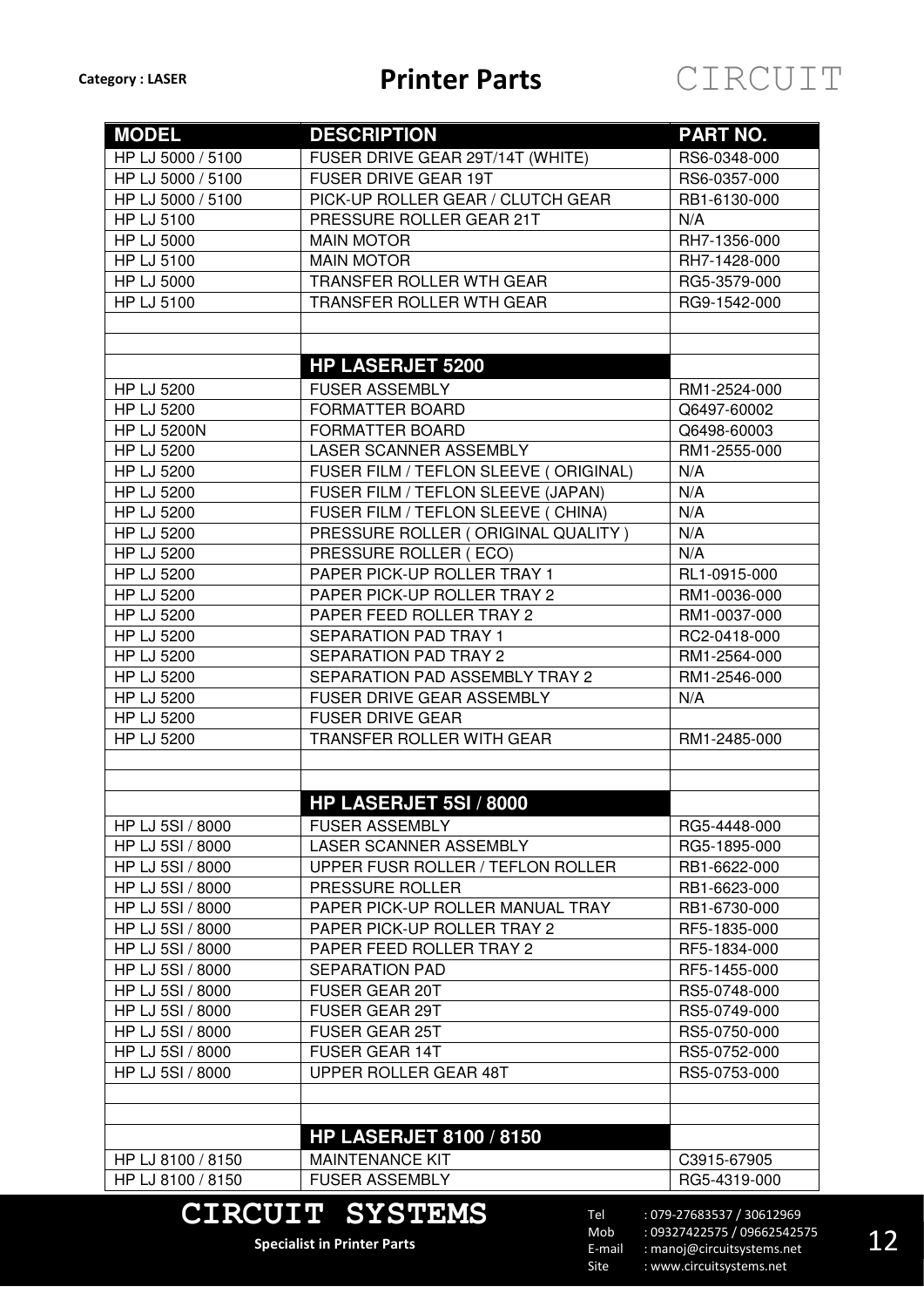| <b>MODEL</b>                                 | <b>DESCRIPTION</b>                                 | <b>PART NO.</b>            |  |  |
|----------------------------------------------|----------------------------------------------------|----------------------------|--|--|
| HP LJ 8100 / 8150                            | LASER SCANNER ASSEMBLY                             | RG5-4344-000               |  |  |
| HP LJ 8100 / 8150                            | UPPER FUSR ROLLER / TEFLON ROLLER                  | RB2-3521-000               |  |  |
| HP LJ 8100 / 8150                            | PRESSURE ROLLER                                    | RB2-3522-000               |  |  |
| HP LJ 8100 / 8150                            | PAPER PICK-UP ROLLER MANUAL TRAY                   | RB1-9526-000               |  |  |
| HP LJ 8100 / 8150                            | PAPER PICK-UP ROLLER TRAY 2                        | RF5-1835-000               |  |  |
| HP LJ 8100 / 8150                            | PAPER FEED ROLLER TRAY 2                           | RF5-1834-000               |  |  |
| HP LJ 8100 / 8150                            | <b>SEPARATION PAD</b>                              | RF5-2703-000               |  |  |
| HP LJ 8100 / 8150                            | <b>FUSER GEAR 14T</b>                              | RS6-0503-000               |  |  |
| HP LJ 8100 / 8150                            | <b>FUSER GEAR 18T</b>                              | RS6-0504-000               |  |  |
| HP LJ 8100 / 8150                            | <b>FUSER GEAR 26T</b>                              | RS6-0505-000               |  |  |
| HP LJ 8100 / 8150                            | <b>FUSER GEAR 23T</b>                              | RS6-0506-000               |  |  |
| HP LJ 8100 / 8150                            | FUSER GEAR 54T                                     | RS6-0507-000               |  |  |
| HP LJ 8100 / 8150                            | <b>FUSER GEAR 18T</b>                              | RS5-0751-000               |  |  |
| HP LJ 8100 / 8150                            | <b>FUSER GEAR 14T</b>                              | RS5-0752-000               |  |  |
| HP LJ 8100 / 8150                            | TRANSFER ROLLER WITH GEAR                          | RG9-1361-000               |  |  |
|                                              |                                                    |                            |  |  |
|                                              |                                                    |                            |  |  |
|                                              | HP LASERJET 9000 / 9040 / 9050                     |                            |  |  |
|                                              | <b>FUSER ASSEMBLY</b>                              |                            |  |  |
| HP LJ 9000/9040/9050                         | <b>MAINTENANCE KIT</b>                             | RG5-5751-000               |  |  |
| HP LJ 9000/9040/9050<br>HP LJ 9000/9040/9050 | UPPER SLEEVED ROLLER / TEFLON ROLLER               | C9154-69006                |  |  |
|                                              |                                                    | RB2-5948-000               |  |  |
| HP LJ 9000/9040/9050                         | PRESSURE ROLLER                                    | RB2-5921-000               |  |  |
| HP LJ 9000/9040/9050                         | PAPER PICK-UP ROLLER MANUAL TRAY                   | RF5-3403-000               |  |  |
| HP LJ 9000/9040/9050                         | PAPER SEPARATION ROLLER MANUAL TRAY                | RF5-3404-000               |  |  |
| HP LJ 9000/9040/9050                         | PAPER PICK-UP ROLLER TRAY 2                        | RF5-3338-000               |  |  |
| HP LJ 9000/9040/9050                         | PAPER PICK-UP ROLLER TRAY 2                        | RF5-3340-000               |  |  |
| HP LJ 9000/9040/9050                         | DELIVERY SENSOR LEVER 1<br>DELIVERY SENSOR LEVER 2 | N/A<br>N/A                 |  |  |
| HP LJ 9000/9040/9050<br>HP LJ 9000/9040/9050 | UPPER ROLLER BUSHING SET                           | N/A                        |  |  |
| HP LJ 9000/9040/9050                         | PRESSURE ROLLER BUSHING SET                        | N/A                        |  |  |
| HP LJ 9000/9040/9050                         | <b>REGISTARTION ASSEMBLY GEAR 19T</b>              | N/A                        |  |  |
| HP LJ 9000/9040/9050                         | <b>REGISTARTION ASSEMBLY GEAR 29T</b>              | N/A                        |  |  |
| HP LJ 9000/9040/9050                         | REGISTARTION ASSEMBLY GEAR 32T                     | N/A                        |  |  |
| HP LJ 9000/9040/9050                         | <b>MAIN MOTOR DRIVE GEAR</b>                       | N/A                        |  |  |
| HP LJ 9000/9040/9050                         | PICK UP UNIT GEAR SET                              | N/A                        |  |  |
| HP LJ 9000/9040/9050                         | TRANSFER ROLLER WITH GEAR                          | N/A                        |  |  |
|                                              |                                                    |                            |  |  |
|                                              |                                                    |                            |  |  |
|                                              | <b>SAMSUNG ML 1210 / ML 4500 / SF 5100</b>         |                            |  |  |
| ML 1210 / 4500                               | UPPER FUSER ROLLER / TEFLON ROLLER                 | JC71-00012B                |  |  |
|                                              |                                                    |                            |  |  |
| ML 1210 / 4500                               | PRESSURE ROLLER                                    | N/A                        |  |  |
| SF 5100                                      | UPPER FUSER ROLLER / TEFLON ROLLER                 | N/A                        |  |  |
| SF 5100                                      | PRESSURE ROLLER                                    | N/A                        |  |  |
| ML 1210/4500/5100                            | PAPER PICK-UP TIRE                                 | JC73-00018A<br>JC72-00124A |  |  |
| ML 1210/4500/5100<br>ML 1210/4500/5100       | SEPARATION PAD TIRE<br><b>HEATER LAMP</b>          | 4713-001121                |  |  |
|                                              | UPPER ROLLER BUSHING                               | N/A                        |  |  |
| ML 1210/4500<br>ML 1210/4500                 | <b>UPPER ROLLER GEAR</b>                           | N/A                        |  |  |
|                                              |                                                    |                            |  |  |
|                                              |                                                    |                            |  |  |
|                                              |                                                    |                            |  |  |

## **CIRCUIT SYSTEMS**

**Specialist in Printer Parts**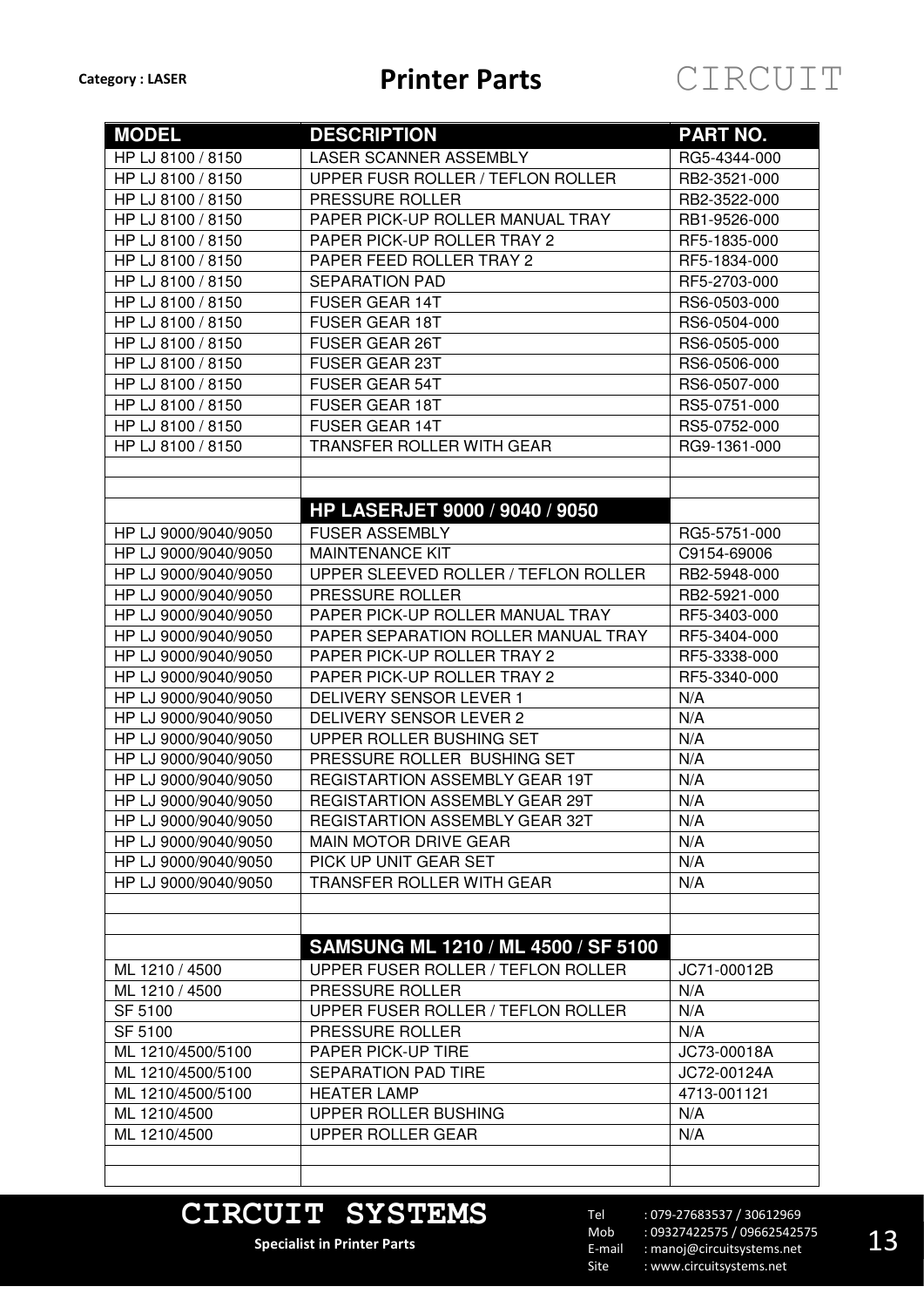| <b>MODEL</b>      | <b>DESCRIPTION</b>                                 | <b>PART NO.</b> |  |  |  |
|-------------------|----------------------------------------------------|-----------------|--|--|--|
|                   |                                                    |                 |  |  |  |
|                   | SAMSUNG ML 1510 / 1610 / 1710                      |                 |  |  |  |
| ML 1510/1610/1710 | UPPER FUSER ROLLER / TEFLON ROLLER                 | JC66-006601A    |  |  |  |
| ML 1510/1610/1710 | PRESSURE ROLLER                                    | N/A             |  |  |  |
| ML 1510/1710      | PAPER PICK-UP TIRE                                 | JC72-0123A      |  |  |  |
| ML 1510/1710      | <b>SEPARATION PAD TIRE</b>                         | N/A             |  |  |  |
| ML 1610           | PAPER PICK-UP TIRE                                 | N/A             |  |  |  |
| ML 1610           | <b>PAPER PICK-UP ROLLER</b><br>(WITH PLASTIC PART) | N/A             |  |  |  |
| ML 1610           | SEPARATION PAD (WITH PLASTIC PART)                 | N/A             |  |  |  |
| ML 1510/1710      | <b>HEATER LAMP</b>                                 | 4713-001183     |  |  |  |
| ML 1510/1610/1710 | UPPER ROLLER BUSHING                               | N/A             |  |  |  |
| ML 1510/1610/1710 | <b>UPPER ROLLER GEAR</b>                           | JC66-00564A     |  |  |  |
| ML 1510/1710      | <b>CLUTCH GEAR</b>                                 | N/A             |  |  |  |
| ML 1610           | <b>CLUTCH GEAR</b>                                 | N/A             |  |  |  |
| ML 1510/1710      | <b>FUSER DRIVE GEAR</b>                            | N/A             |  |  |  |
| ML 1610           | <b>FUSER DRIVE GEAR</b>                            | N/A             |  |  |  |
|                   |                                                    |                 |  |  |  |
|                   | <b>SAMSUNG SCX 4100</b>                            |                 |  |  |  |
| <b>SCX 4100</b>   | UPPER FUSER ROLLER / TEFLON ROLLER                 | N/A             |  |  |  |
| <b>SCX 4100</b>   | PRESSURE ROLLER                                    | N/A             |  |  |  |
| <b>SCX 4100</b>   | PAPER PICK-UP TIRE                                 | JC72-0123A      |  |  |  |
| <b>SCX 4100</b>   | <b>SEPARATION PAD TIRE</b>                         | N/A             |  |  |  |
| <b>SCX 4100</b>   | <b>HEATER LAMP</b>                                 | 4713-001183     |  |  |  |
| <b>SCX 4100</b>   | <b>UPPER ROLLER GEAR</b>                           | N/A             |  |  |  |
|                   |                                                    |                 |  |  |  |
|                   | <b>SAMSUNG ML 2010 / 2014</b>                      |                 |  |  |  |
| ML 2010/2014      | UPPER FUSER ROLLER / TEFLON ROLLER                 | N/A             |  |  |  |
| ML 2010/2014      | PRESSURE ROLLER                                    | N/A             |  |  |  |
| ML 2010/2014      | <b>PAPER PICK-UP TIRE</b>                          | N/A             |  |  |  |
| ML 2010/2014      | <b>SEPARATION PAD TIRE</b>                         | N/A             |  |  |  |
| ML 2010/2014      | <b>UPPER ROLLER GEAR</b>                           | N/A             |  |  |  |
|                   |                                                    |                 |  |  |  |
|                   |                                                    |                 |  |  |  |
|                   | <b>SAMSUNG ML 2250</b>                             |                 |  |  |  |
| ML 2250           | UPPER FUSER ROLLER / TEFLON ROLLER                 | N/A             |  |  |  |
| ML 2250           | PRESSURE ROLLER                                    | N/A             |  |  |  |
|                   |                                                    |                 |  |  |  |
|                   |                                                    |                 |  |  |  |
|                   | <b>JETDIRECT CARD</b>                              |                 |  |  |  |
| 610N              | J4169-60023                                        |                 |  |  |  |
| 615N              | J6057A                                             |                 |  |  |  |
| 620N              | J7934-69011                                        |                 |  |  |  |

# **CIRCUIT SYSTEMS**

**Specialist in Printer Parts**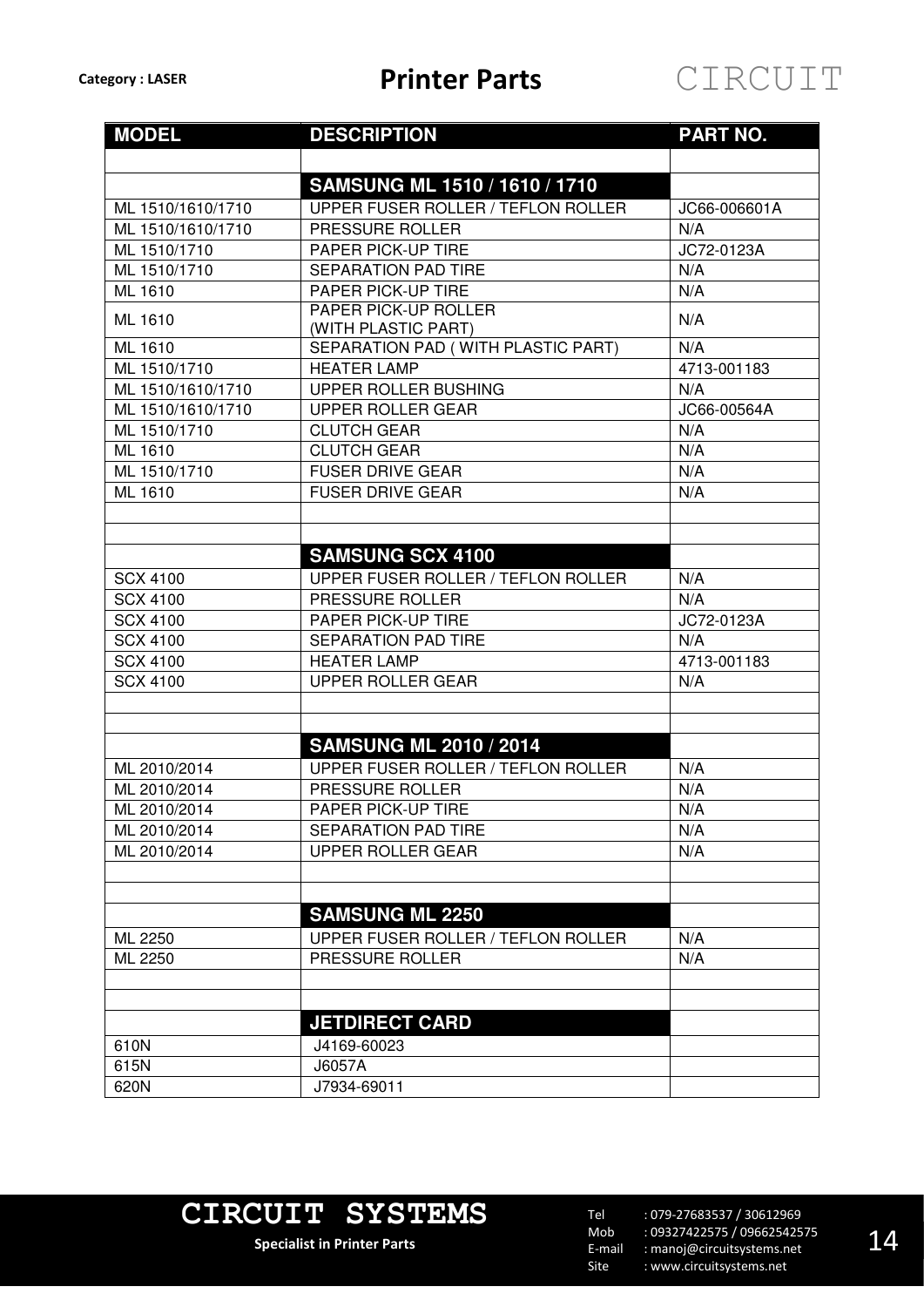### **TERMS & CONDITIONS :**

- VAT / CST EXTRA AS APPLICABLE
- PACKING & FORWARDING EXTRA AS PER ACTUAL
- **PRICES ARE SUBJET TO CHANGE WITHOUT PRIOR INTIMATION**
- **PLEASE VERIFY WARRANTY TERMS BEFORE PLACING ORDER**
- **DISCOUNT FOR BULK QUANTITY**



**Specialist in Printer Parts**

Tel Mob E-mail Site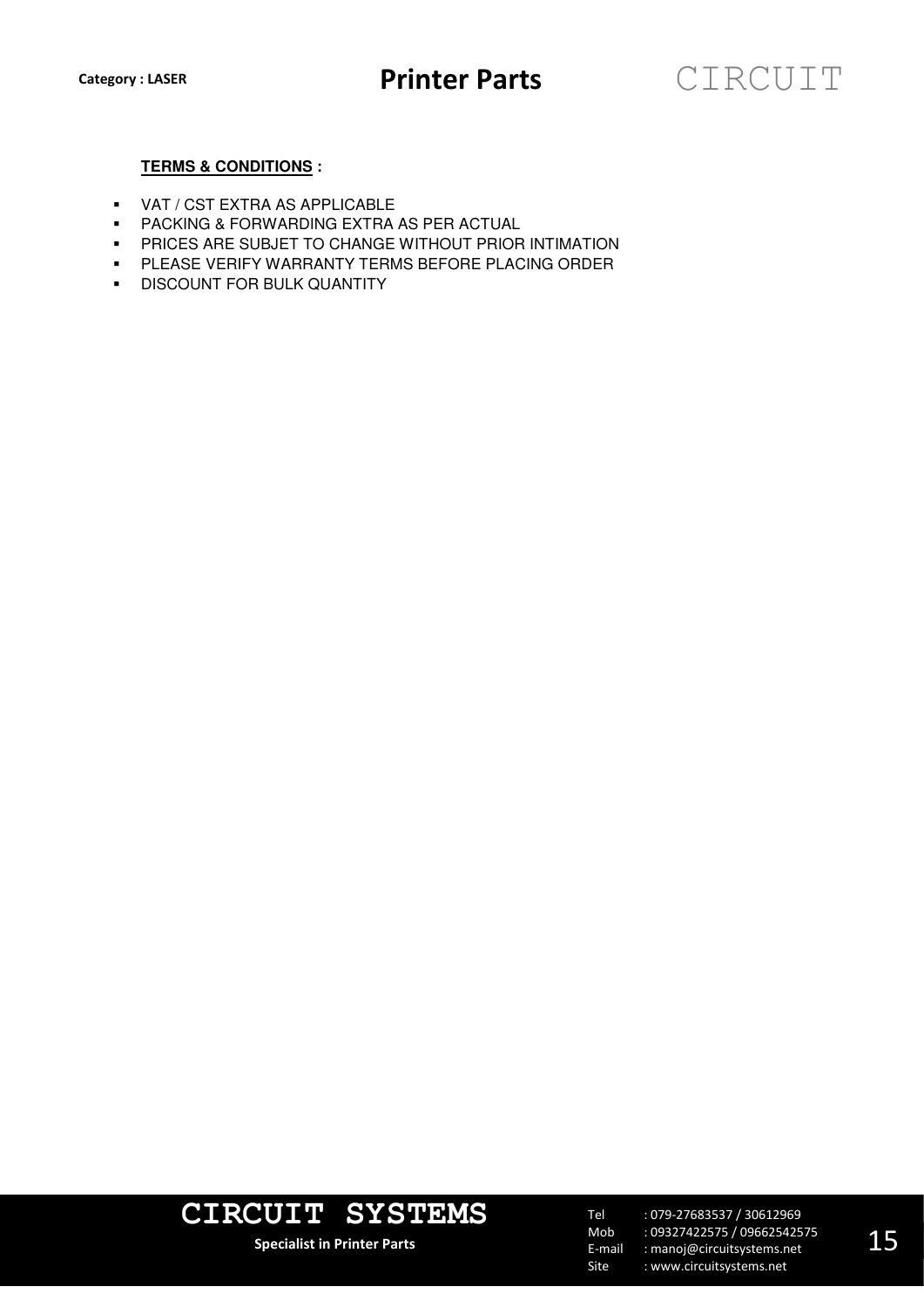### **HP PLOTTER SPARES MODEL DESCRIPTION PART NO. HP DNJ 230/250/430/450**  DNJ 430 / 450 ELECTRONIC MODULE C4713-69203 DNJ 430 / 450 CARRIAGE ASSEMBLY C4714-60039 DNJ 430 / 450 | CARRIAGE SENSOR / PAPER SENSOR | EE-SY169 DNJ 430 / 450 CARRIAGE BELT A1 ( 24") C4705-60082 DNJ 430 / 450 | CARRIAGE BELT A0 (36") | C4706-60082 DNJ 430 / 450 | TRAILING CABLE A1 ( 24") | C4713-60181 DNJ 430 / 450 **TRAILING CABLE A0 (36")** C4714-60181 DNJ 430 / 450 | ENCODER STRIP A1 (24") | C4713-60098 DNJ 430 / 450 ENCODER STRIP A0 ( 36") C4714-60098 DNJ 430 / 450 BAIL ASSEMBLY A1 (24") C4713-60093 DNJ 430 / 450 BAIL ASSEMBLY A0 (36") C4714-60093 **HP DNJ 500 / 800**  DNJ 500 / 800 ELECTRONIC MODULE C7779-60263 / C7779-60144 DNJ 500 / 800 GL /2 CARD DNJ 500 / 800 CARRIAGE ASSEMBLY C7769-60376 / C7769-60272 DNJ 500 / 800 | INK TUBE ASSEMBLY 24" C7769-60381 / C7769-60256 DNJ 500 / 800 | INK TUBE ASSEMBLY 42" C7770-60286 / C7770-60251 DNJ 500 / 800 CARRIAGE BELT 24" ORIGINAL C7769-60182 DNJ 500 / 800 CARRIAGE BELT 24" COMPATIBLE C7769-60182 DNJ 500 / 800 CARRIAGE BELT 42" ORIGINAL C7770-60014 DNJ 500 / 800 CARRIAGE BELT 42" COMPATIBLE C7770-60014 DNJ 500 / 800 TRAILING CABLE 24" C7769-60305 DNJ 500 / 800 TRAILING CABLE 42" C7770-60274 DNJ 500 / 800 ENCODER STRIP 24" C7769-60183 DNJ 500 / 800 ENCODER STRIP 42" C7770-60013 DNJ 500 / 800 P.F. ENCODER C7769-60337 DNJ 500 / 800 PAPER CUTTER DNJ 500 / 800 PINCH ARM LEVER ( BLUE) C7770-60015 DNJ 500 / 800 PINCH ARM ASSEMBLY C7769-60175 DNJ 500 / 800 128 MB SO DIMM RAM C7769-60245 DNJ 500 / 800 PRINTHEAD BLACK CHARGE CHARGE CHARGE DNJ 500 / 800 PRINTHEAD CYAN C4811AN DNJ 500 / 800 PRINTHEAD MAGENTA PROPERTY RELATIONS AND RELATIONS ON A LOCAL PRINTHEAD MAGENTA DNJ 500 / 800 PRINTHEAD YELLOW PRINTHEAD TO RESERVE THE C4813AN **HP DNJ 1050 / 1055**  DNJ 1050 / 1055 | ENCODER STRIP | C6072-60197 DNJ 1050 / 1055 CARRIAGE BELT 36" C6072-60198

### **CIRCUIT SYSTEMS**

**Specialist in Printer Parts**

Tel Mob E-mail Site : 079-27683537 / 30612969 : 09327422575 / 09662542575 : manoj@circuitsystems.net : www.circuitsystems.net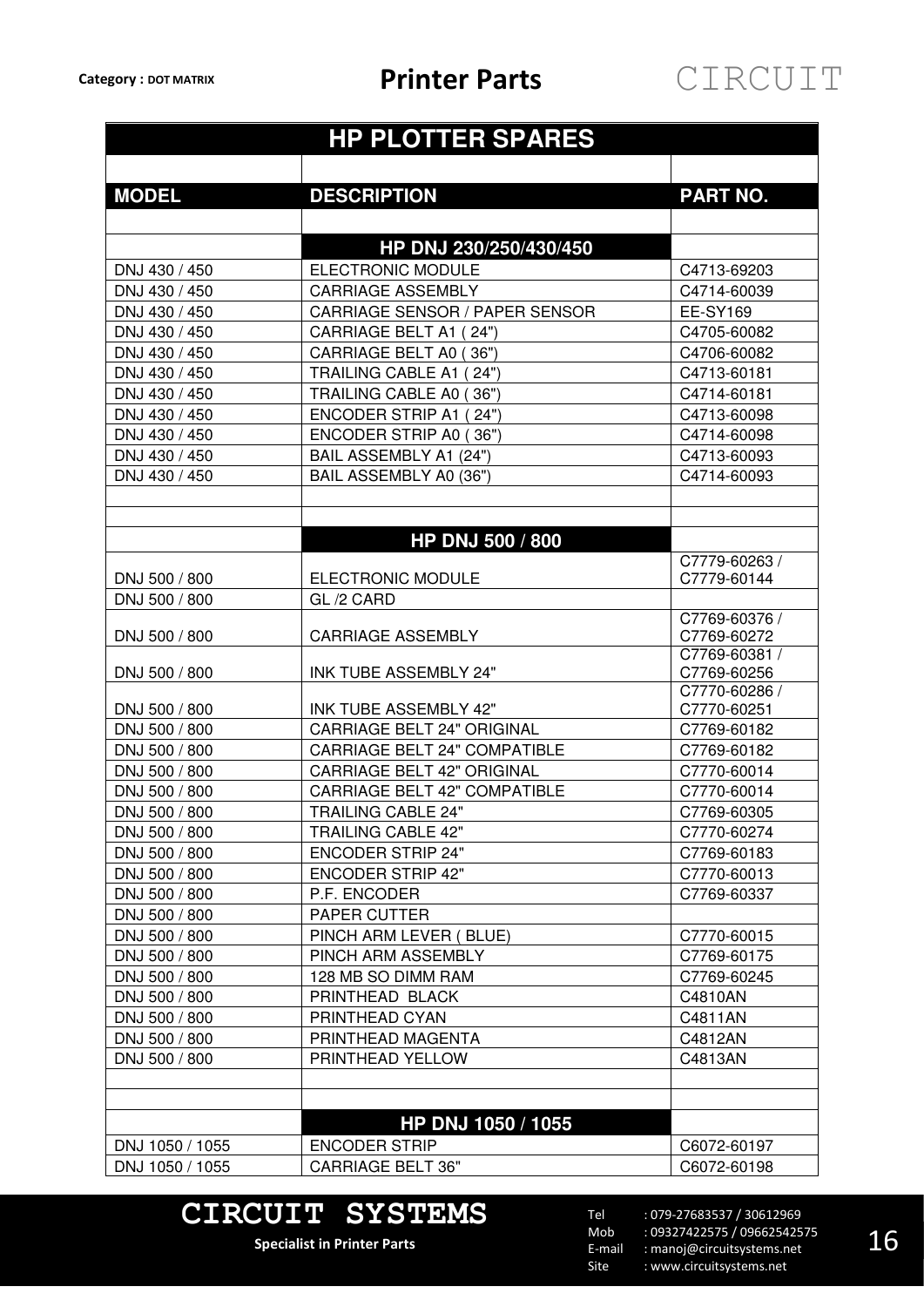

| <b>MODEL</b>    | <b>DESCRIPTION</b>        | <b>PART NO.</b> |  |  |  |
|-----------------|---------------------------|-----------------|--|--|--|
| DNJ 1050 / 1055 | TRAILING CABLE            | C6074-60418     |  |  |  |
|                 |                           |                 |  |  |  |
|                 |                           |                 |  |  |  |
|                 | HP DNJ 5000 / 5500        |                 |  |  |  |
| DNJ 5000 / 5500 | <b>CARRIAGE BELT 42"</b>  | Q1251-60320     |  |  |  |
| DNJ 5000 / 5500 | <b>CARRIAGE BELT 60"</b>  | Q1253-60021     |  |  |  |
| DNJ 5000 / 5500 | <b>TRAILING CABLE 42"</b> | Q1251-67801     |  |  |  |
| DNJ 5000 / 5500 | <b>TRAILING CABLE 60"</b> | Q1253-67801     |  |  |  |
| DNJ 5000 / 5500 | <b>ENCODER STRIP 42"</b>  | C6090-60267     |  |  |  |
| DNJ 5000 / 5500 | <b>ENCODER STRIP 60"</b>  | C6095-60265     |  |  |  |



**Specialist in Printer Parts**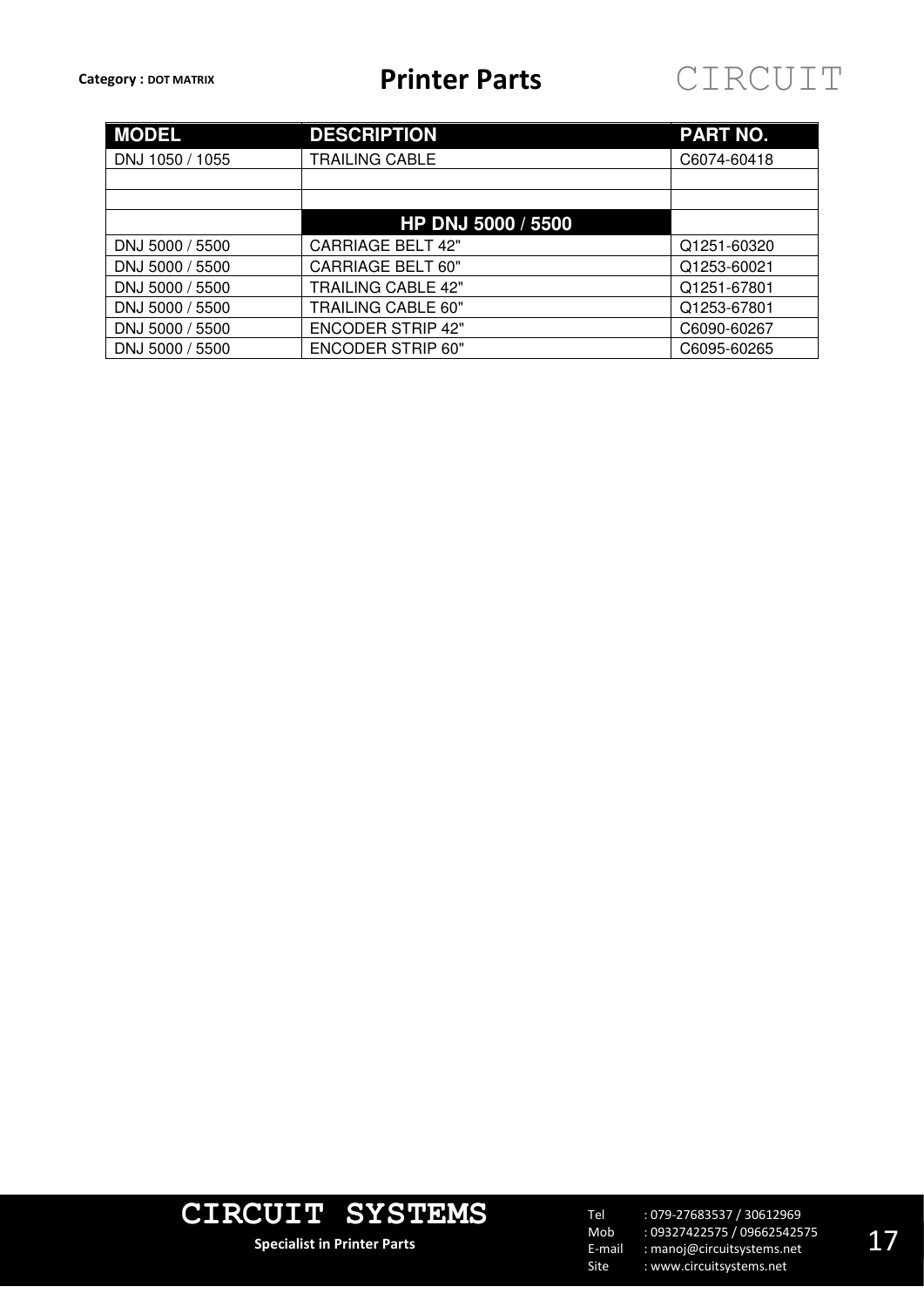# **HP DESKJET & SCANJET SPARES**

### **DESCRIPTION**

| <b>ENCODER STRIPS</b>                                            |
|------------------------------------------------------------------|
| DJ 600 SERIES                                                    |
| DJ 710 / 740 / 810 / 840 / 3820                                  |
| DJ 3325 /3420 / 3745 SERIES                                      |
| DJ 3940 / F380                                                   |
| DJ 5160 / 5550 / 2410                                            |
| DJ 1000 / 1125                                                   |
| DJ 1180 / 1280                                                   |
| DJ 1700                                                          |
| DJ 9800                                                          |
| <b>BUSINESS INKJET 1000 / 1200</b>                               |
| PHOTOSMART 5168                                                  |
|                                                                  |
| <b>CARRAIGE CABLES</b>                                           |
| DJ 710 / 740 / 810 / 840                                         |
| DJ 3325 / 3420 SERIES (20 PIN, 42 CM)                            |
| DJ 1180 / 1280 (24 PIN, 47 CM)                                   |
| DJ 1125 (22 PIN, 81 CM)                                          |
| DJ 5160 (12 PIN, 58 CM)                                          |
| 12 PIN 75 CM                                                     |
| 13 PIN 75 CM                                                     |
| 20 PIN 58 CM                                                     |
| 24 PIN 58 CM                                                     |
| 24 PIN 75 CM                                                     |
|                                                                  |
| <b>SCANNER CABLES</b>                                            |
| 20 PIN, 32 CM, BLACK                                             |
| 24 PIN, 47 CM                                                    |
| 24 PIN, 75 CM                                                    |
| 28 PIN, 58 CM                                                    |
|                                                                  |
| ANY OTHER CABLES CAN BE ARRANGED ACCORDING TO SAMPLES            |
| <b>CARRIAGE BELTS</b>                                            |
| DJ 670                                                           |
| DJ 640                                                           |
| DJ 710 / 740 / 810 / 840                                         |
| DJ 1125                                                          |
| DJ 1180                                                          |
| DJ 3325 / 3420                                                   |
| DJ 5550 / 5160                                                   |
| DJ 3325 BELT LOCK                                                |
| DJ 3820 SERVICE STATION GEAR SMALL                               |
| DJ 3820 SERVICE STATION GEAR BIG                                 |
| LOGIC BOARDS FOR DJ 1180 / 1280 / 5610 / 4355                    |
| <b>COMPATIBLE ADAPTORS FOR PRINTERS &amp; SCANNERS AVAILABLE</b> |
|                                                                  |

### **CIRCUIT SYSTEMS**

**Specialist in Printer Parts**